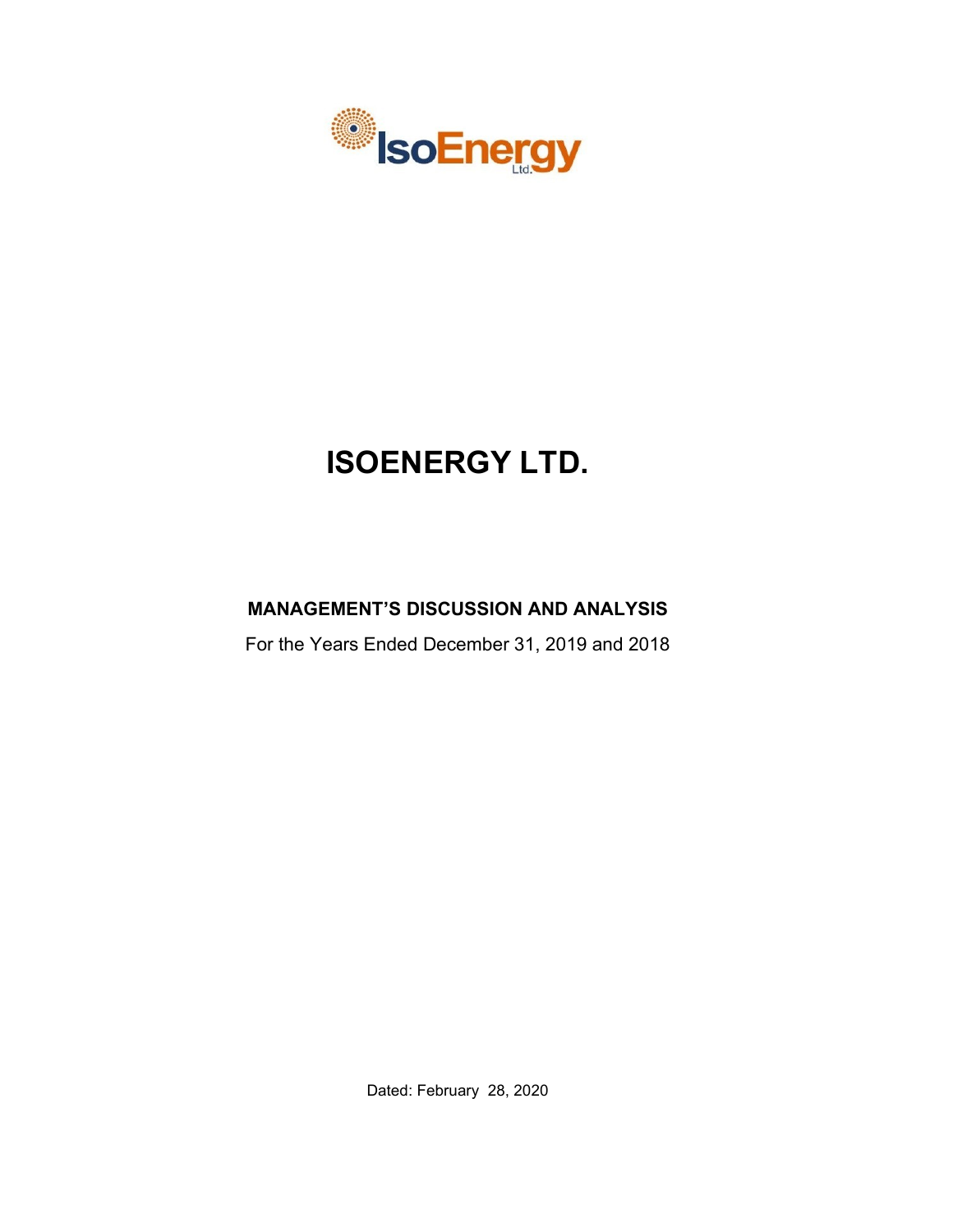# **GENERAL**

This management's discussion and analysis ("**MD&A**") is management's interpretation of the results and financial condition of IsoEnergy Ltd. ("**IsoEnergy**" or the "**Company**") for the year ended December 31, 2019 and includes events up to the date of this MD&A. This discussion should be read in conjunction with the audited financial statements for the years ended December 31, 2019 and 2018 and the notes thereto (together, the "**Annual Financial Statements**") and other corporate filings, all of which are available under the Company's profile on SEDAR at www.sedar.com. All dollar figures stated herein are expressed in Canadian dollars, unless otherwise specified. This MD&A contains forward-looking information. Please see "Note Regarding Forward-Looking Information" for a discussion of the risks, uncertainties and assumptions used to develop the Company's forward-looking information.

# **Technical Disclosure**

All scientific and technical information in this MD&A has been reviewed and approved by Mr. Steve Blower, P.Geo., Vice President – Exploration for IsoEnergy. Mr. Blower is a qualified person for the purposes of National Instrument 43-101 *Standards of Disclosure for Mineral Projects ("***NI 43-101***")*. Mr. Blower has verified the sampling, analytical, and test data underlying the information or opinions contained herein by reviewing original data certificates or reviewing the data collection protocols.

For additional information regarding the Company's Radio, Thorburn Lake and Larocque East projects, including its quality assurance and quality control procedures, please see the technical reports entitled "Technical Report for the Radio Project, Northern Saskatchewan" dated effective August 19, 2016,"Technical Report for the Thorburn Lake Project, Northern Saskatchewan" dated effective September 26, 2016, and "Technical Report for the Larocque East Project, Northern Saskatchewan" dated effective May 15, 2019, respectively, in each case, on the Company's profile at [www.sedar.com.](http://www.sedar.com/)

The historical mineral resource estimate at the Mountain Lake project referred to below, was reported in the technical report entitled "Mountain Lake Property, Nunavut" and dated February 15, 2005. This resource is a historical estimate and a qualified person has not done sufficient work to classify the historical estimate as a current mineral resource estimate. As a result, the historical estimate is not being treated as a current mineral resource. However, the Company believes that the historical estimate is relevant and reliable, as it was prepared by a "qualified person" (as defined in NI 43-101) with significant experience with the project, using methods that were standard in the industry.

The historical estimate was prepared with the polygonal method using only intervals greater than 0.1%  $U<sub>3</sub>O<sub>8</sub>$  with a vertical thickness of at least 1.0 metre. Polygon sides were determined by drawing lines perpendicular to, and one half the distance to each adjacent drill hole. Estimated uranium was then obtained by multiplying the polygon areas by their thickness, a specific gravity of 2.5, and the grade of the drill hole interval. The mineral resource was classified as inferred.

In order to upgrade or verify the historical estimate as a current mineral resource estimate, the Company anticipates that it will need to incorporate the drilling data collected by Triex Minerals Corp. and Pitchstone Exploration Ltd. between 2006 and 2008. There are no more recent estimates available to the Company.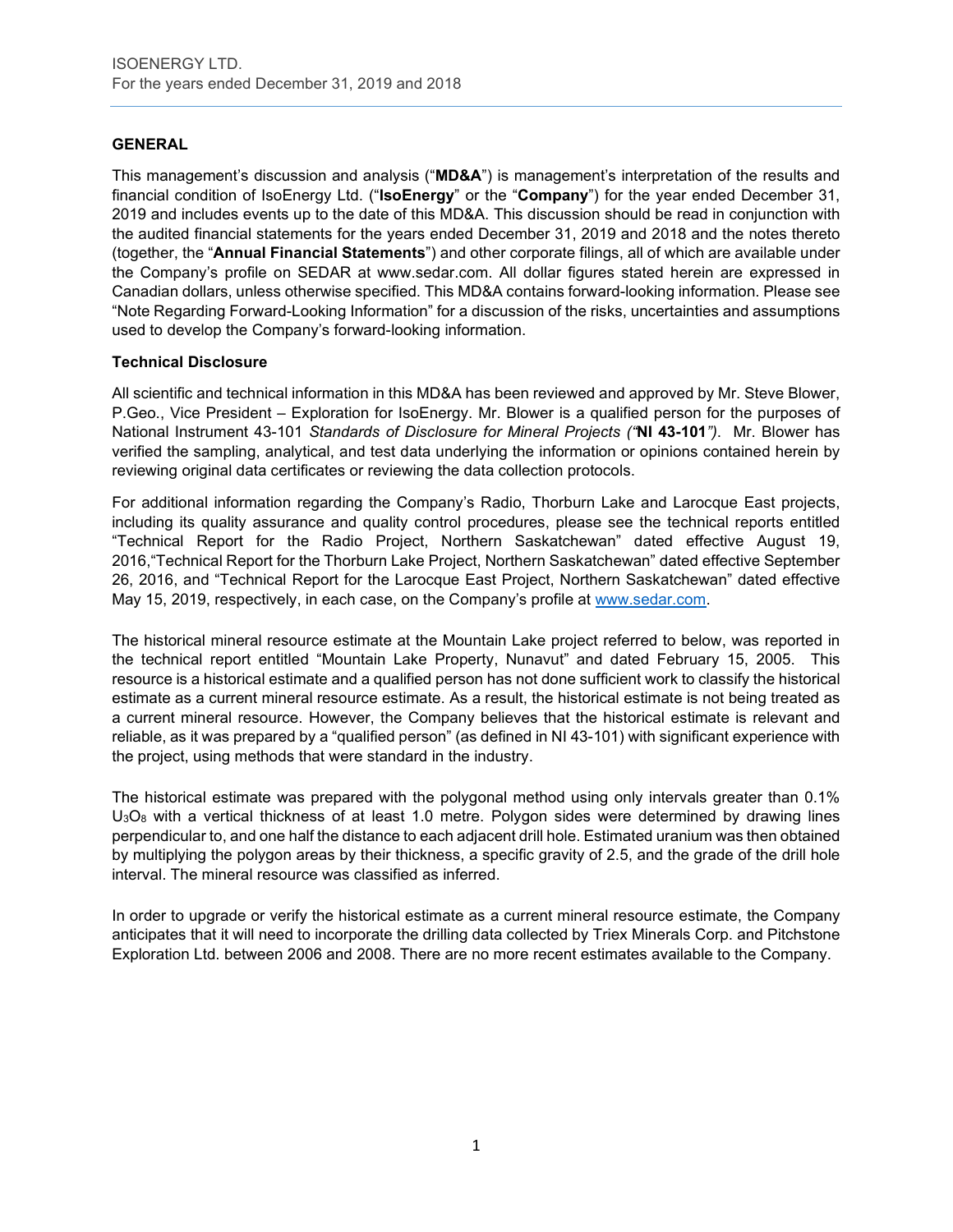# **BACKGROUND**

#### **Overview**

IsoEnergy was incorporated on February 2, 2016 under the *Business Corporations Act* (British Columbia) as a wholly-owned subsidiary of NexGen Energy Ltd. ("**NexGen**") to acquire certain exploration assets of NexGen. NexGen is a Canadian based uranium exploration company focused on the advancement of its Rook 1 Project in the Athabasca Basin, Saskatchewan. On October 19, 2016, IsoEnergy was listed on the TSXV as a Tier 2 Mining Issuer. NexGen's common shares are listed and posted for trading on the Toronto Stock Exchange and NYSE American LLC. As of the date hereof, NexGen holds 52.03% of the outstanding IsoEnergy common shares.

The principal business activity of IsoEnergy is the acquisition and exploration of uranium mineral properties, principally in the Athabasca Basin of Saskatchewan. IsoEnergy's uranium mineral properties are summarized in Table 1 below.

| Table 1 - Summary of Uranium Mineral Properties |  |  |  |
|-------------------------------------------------|--|--|--|
|-------------------------------------------------|--|--|--|

| Area         | Project                | <b>Hectares</b> | <b>Date</b><br><b>Acquired</b> | <b>Acquisition Type</b>     | <b>Encumbrances</b>           |
|--------------|------------------------|-----------------|--------------------------------|-----------------------------|-------------------------------|
| Saskatchewan | Radio                  | 805             | 2016                           | Spun-out from NexGen        | 2% NSR*                       |
|              | <b>Thorburn Lake</b>   | 2,802           | 2016                           | Spun-out from NexGen        | 1% NSR and 10% Cl**           |
|              | 2Z                     | 354             | 2016                           | Spun-out from NexGen        | 2% NSR*                       |
|              | Carlson Creek          | 1,927           | 2016/20                        | Spun-out from NexGen/Staked | 1% NSR and 10% Cl**           |
|              | Madison                | 1,347           | 2016                           | Spun-out from NexGen        | 2% NSR*                       |
|              | North Thorburn         | 1,708           | 2016                           | Purchased                   | None                          |
|              | Geiger                 | 12,593          | 2017/8                         | Purchased                   | NPI applies to some claims*** |
|              | East Rim               | 6,703           | 2017                           | Staked                      | None                          |
|              | Full Moon              | 11,107          | 2017/20                        | Staked                      | None                          |
|              | Whitewater             | 27,529          | 2018                           | Staked                      | None                          |
|              | Larocque East          | 8,005           | 2018/9                         | Purchased/Staked            | None                          |
|              | <b>Whitewater East</b> | 1,147           | 2018                           | Staked                      | None                          |
|              | Edge                   | 4,218           | 2019                           | Staked                      | None                          |
|              | Collins Bay Extension  | 9,336           | 2019                           | Staked                      | None                          |
|              | Evergreen              | 32,400          | 2020                           | Staked                      | None                          |
|              | subtotal               | 121,981         |                                |                             |                               |
| Nunavut      | Mountain Lake          | 5,625           | 2016                           | Staked                      | None                          |
|              |                        | 127,606         |                                |                             |                               |

\* 2% Net Smelter Royalty ("**NSR**") on minerals other than diamonds, plus a 2% Gross Overriding Royalty on diamonds

\*\* 1% NSR plus a 10% Carried Interest ("**CI**"). The CI can be converted to an additional 1% NSR at the Holder's option.

\*\*\* Sliding scale Net Profits Interest ("NPI") ranging between 0% and 20% applies to a 7.5% interest in certain claims.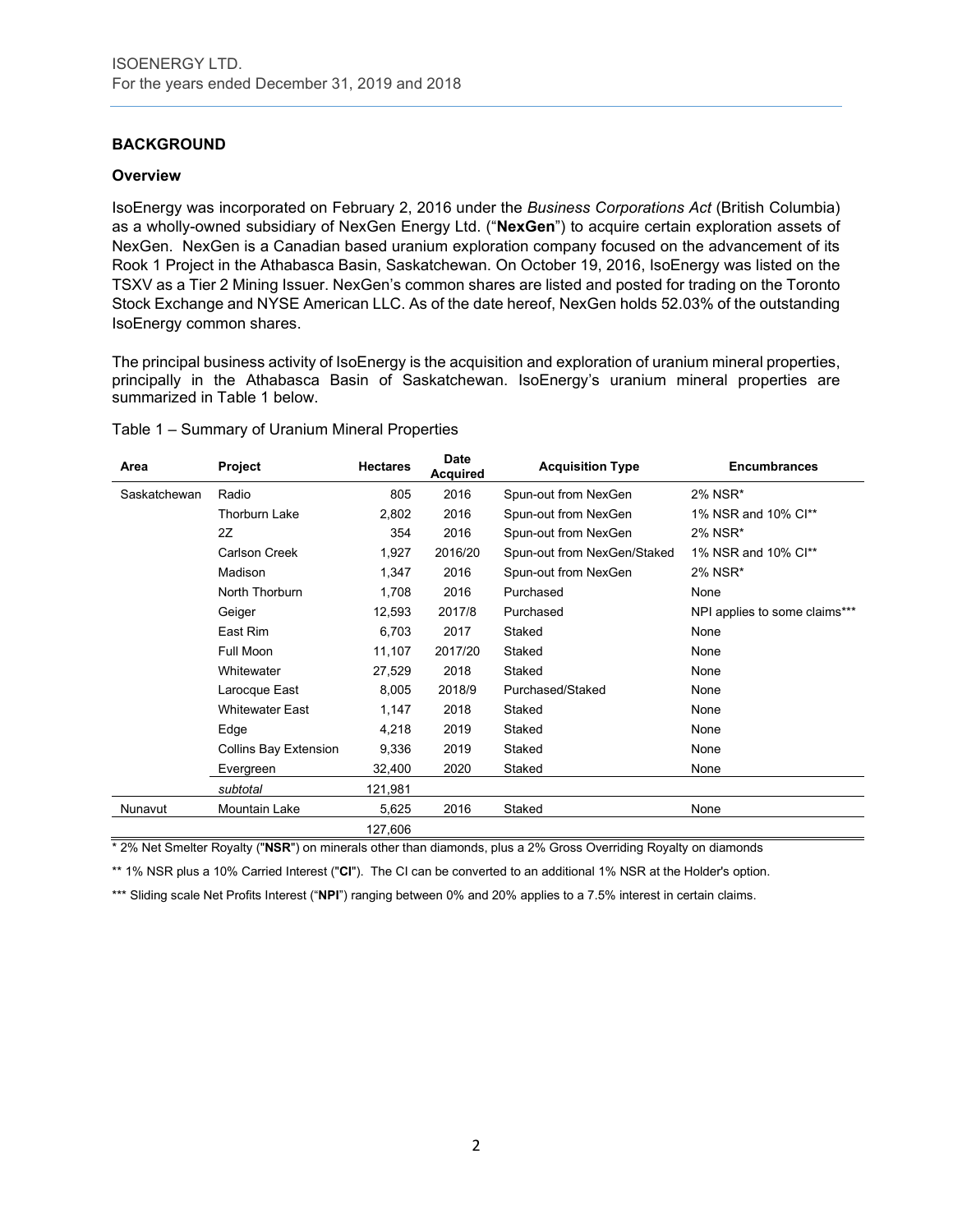Figure 1 shows the location of the Company's properties in Saskatchewan.

Figure 1 – Property Location Map



# **OVERALL PERFORMANCE**

#### **General**

In the year ended December 31, 2019, the Company carried out exploration work on the Larocque East, Full Moon and East Rim properties in the Athabasca Basin as described below under "Discussion of Operations".

As an exploration stage company, IsoEnergy does not have revenues and is expected to generate operating losses. As at December 31, 2019, the Company had cash of \$6,587,075, an accumulated deficit of \$9,022,887 and working capital (defined as current assets less accounts payable and accrued liabilities and current portion of lease liability) of \$6,373,779.

The Annual Financial Statements do not include any adjustments relating to the recoverability and classification of recorded asset amounts and classification of liabilities that might be necessary should the Company be unable to continue as a going concern. The ability of the Company to continue as a going concern is dependent on its ability to obtain financing and achieve future profitable operations.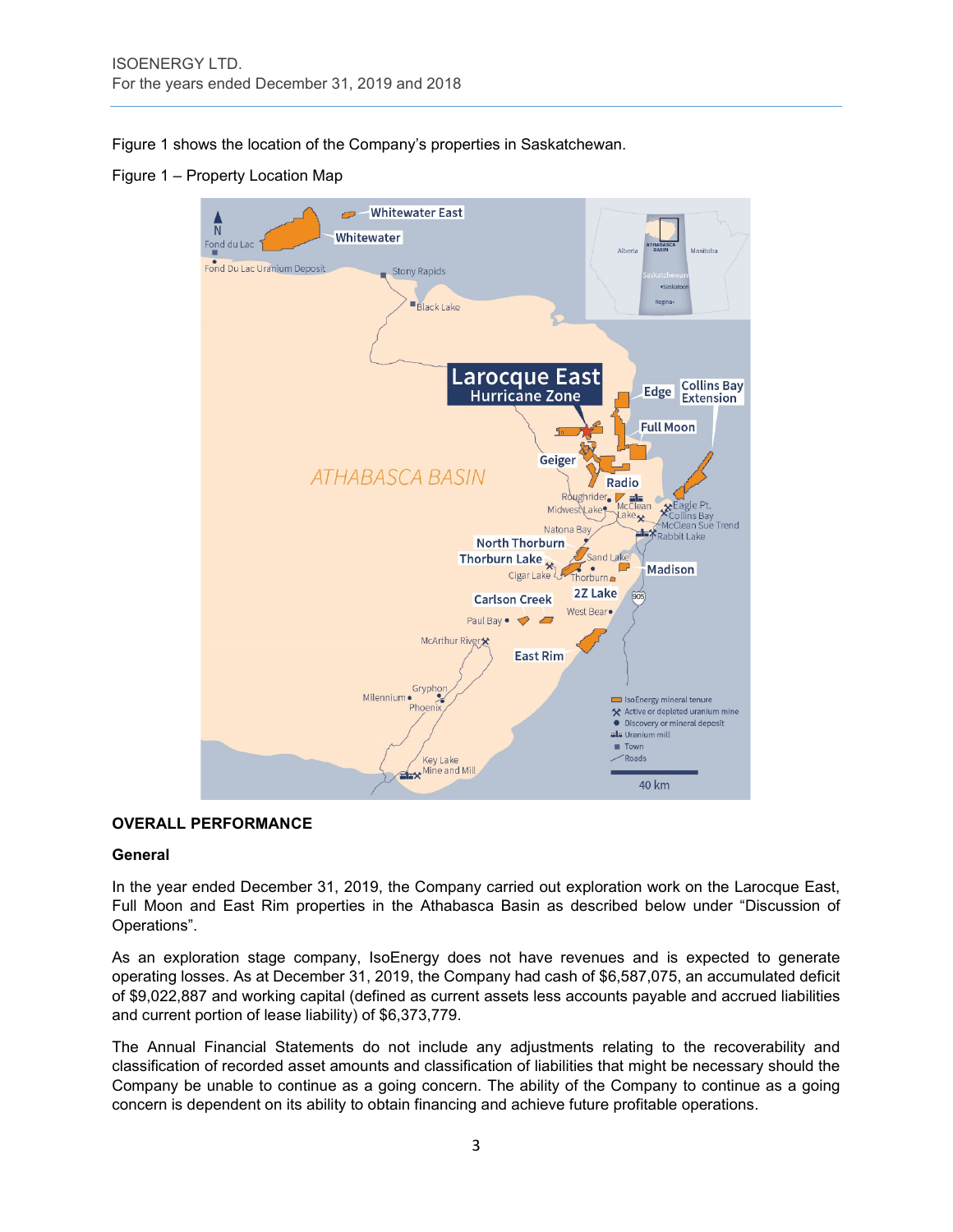# **Industry and Economic Factors that May Affect the Business**

The business of mining for minerals involves a high degree of risk. IsoEnergy is an exploration company and is subject to risks and challenges similar to companies in a comparable stage and industry. These risks include, but are not limited to, the challenges of securing adequate capital, exploration, development and operational risks inherent in the mining industry; changes in government policies and regulations; the ability to obtain the necessary permitting; as well as global economic and uranium price volatility; all of which are uncertain.

The underlying value of the Company's exploration and evaluation assets is dependent upon the existence and economic recovery of mineral reserves and is subject to, but not limited to, the risks and challenges identified above. Changes in future conditions could require material write-downs of the carrying value of the Company's exploration and evaluation assets.

In particular, the Company does not generate revenue. As a result, IsoEnergy continues to be dependent on third party financing to continue exploration activities on the Company's properties. Accordingly, the Company's future performance will be most affected by its access to financing, whether debt, equity or other means. Access to such financing, in turn, is affected by general economic conditions, the price of uranium, exploration risks and the other factors described in the section entitled "Risk Factors" included below.

# **DISCUSSION OF OPERATIONS**

### **Corporate Activities in 2019**

In the year ended December 31, 2019 the Company was focused primarily on exploration activities at the Hurricane Zone on the Larocque East property in the Eastern Athabasca as discussed below.

In 2019, two new uranium exploration properties were staked in the eastern Athabasca basin of northern Saskatchewan. An 8,577-hectare property named Collins Bay Extension was staked along trend seven km to the northeast of the Eagle Point – Collins Bay – Rabbit Lake uranium mine and mill complex. Also, a 4,218-hectare property named Edge was staked nine kilometre northeast of the Company's Larocque East property to cover a large area of low magnetic susceptibility that is likely caused by the presence of prospective metasedimentary rocks in the basement.

On December 3, 2019, the Company issued 7,778,000 flow-through shares (the "**FT Shares**") at a price of \$0.45 per FT Share for aggregate gross proceeds of \$3,500,100.

On December 9, 2019 the Company issued 8,056,858 units at a price of \$0.40 per Unit for aggregate gross proceeds of \$3,222,743 (the "**Unit**"). Each Unit consisted of one non-flow through common share and onehalf of a share purchase warrant (the "**Warrant**") with each Warrant entitling the holder to purchase an additional common share for a period of two years at an exercise price of \$0.60.

Share issuance costs for the December 2019 financings were \$322,802, net of \$95,556 of tax. Share issuance costs includes \$64,449 related to 466,680 brokers' warrants which were valued using the Black-Scholes model with a corresponding amount added to the warrant reserve account in Equity. The brokers' warrants entitle the holder to purchase an additional common share for a period of two years at an exercise price of \$0.45.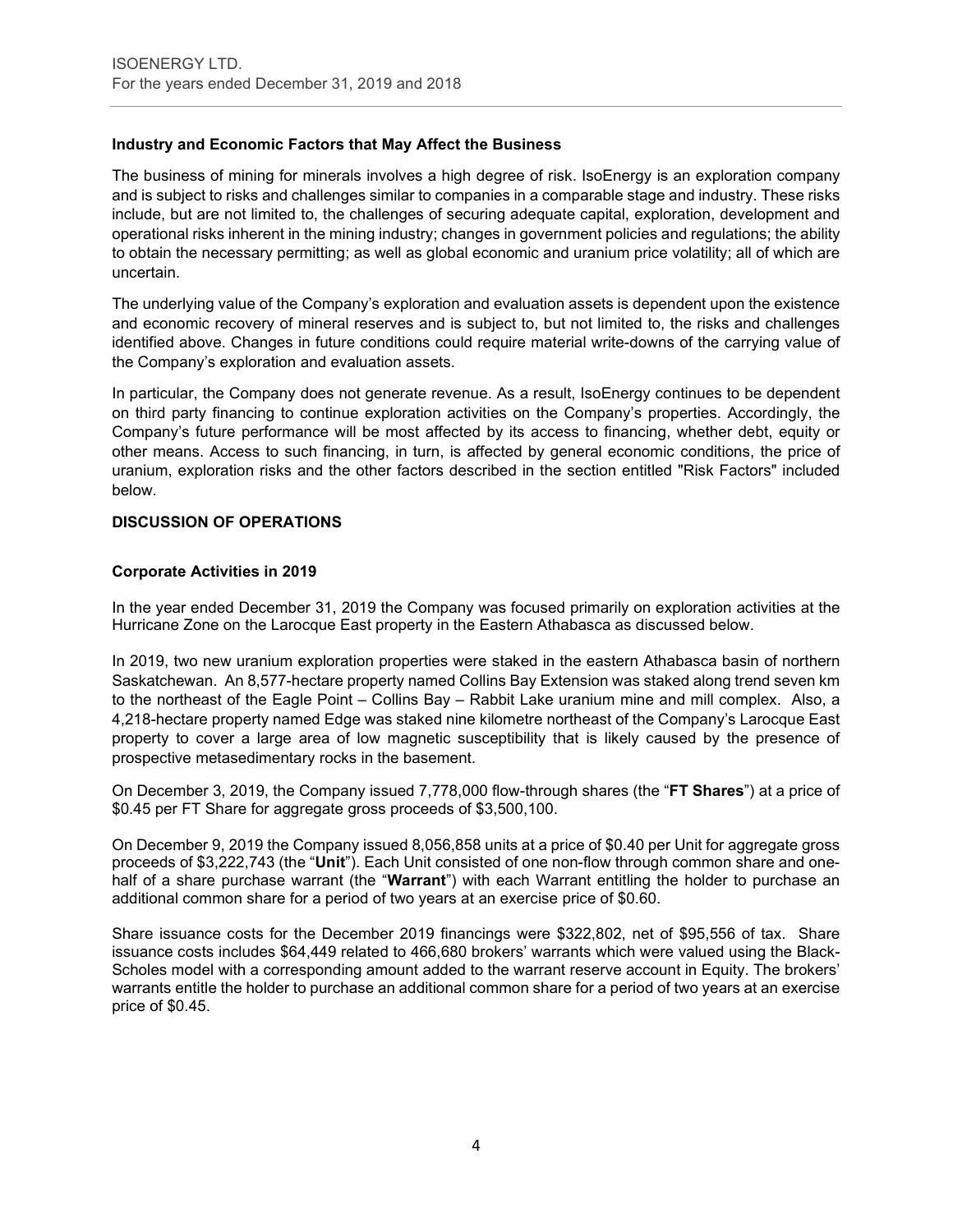# **Corporate Activities in 2018**

In the year ended December 31, 2018 the Company was focused primarily on exploration activities at its Geiger and Larocque East properties in the Eastern Athabasca basin, discussed below under Exploration and Evaluation Spending.

On January 16, 2018 the Company staked the 25,966-hectare Whitewater property along the north rim of the Athabasca basin.

On March 29, 2018, the Company acquired a 100% interest in 33 mineral claims in the Dawn Lake property constituting the 6,800-hectare Dawn Lake North Block in the Eastern Athabasca Basin of Saskatchewan, in exchange for \$200,000 in cash and 3,330,000 common shares. Dawn Lake North is contiguous with IsoEnergy's the Geiger property and is located 10 kilometres northwest of IsoEnergy's Radio property and 15 kilometres northwest of Orano Canada's McClean Lake uranium mine and mill. It is treated as an expansion of the Geiger property and the combined set of claims are referred to as Geiger. The total area of the expanded Geiger property is 12,593 hectares.

On April 19, 2018, the Company closed a flow-through and non-flow-through non-brokered private placement. The Company issued 1,675,000 flow-through units (the "**FT Units**") at \$0.54 per FT Unit and 3,125,520 non-flow-through units (the "2018 **Units**") at \$0.40 per Unit raising aggregate gross proceeds of \$2,154,708. Each FT Unit consisted of one flow-through common share and one-half of a share purchase warrant (each whole warrant, a "**2018 Warrant**"), with each 2018 Warrant entitling the holder to purchase an additional common share for a period of three years at an exercise price of \$0.60. Each 2018 Unit consisted of one non-flow-through common share and one-half of a 2018 Warrant.

On May 3, 2018, the Company entered into an agreement to acquire a 100% interest in 6 mineral claims constituting the 3,200-hectare Larocque East uranium exploration property in the Eastern Athabasca Basin of Saskatchewan, in exchange for \$20,000 in cash and 1,000,000 common shares (the "**Transaction**"). The Transaction closed May 9, 2018.

Additional staking was carried out to extend the Whitewater property on May 14, 2018. The total area of the Whitewater property is now 27,529 hectares. On the same day a new property called Whitewater East (1,147 hectares) was also acquired through staking.

On December 20, 2018, the Company issued 9,173,200 flow-through shares of the Company (the "**2018 FT Shares**") at a price of \$0.44 per 2018 FT Share for aggregate gross proceeds of approximately \$4,036,208 and 3,999,600 non flow-through common shares at a price of \$0.38 per common share for gross proceeds of approximately \$1,519,848. Share issuance costs were \$396,772, net of \$104,618 of tax. Share issuance costs included 553,548 brokers' warrants which were valued using the Black-Scholes model.

#### **Exploration and Evaluation Spending**

During the year ended December 31, 2019, IsoEnergy established a camp at the Larocque East property, completed a winter drilling program and then completed a summer drilling program. During the year ended December 31, 2019 the Company incurred the following exploration and evaluation expenditures: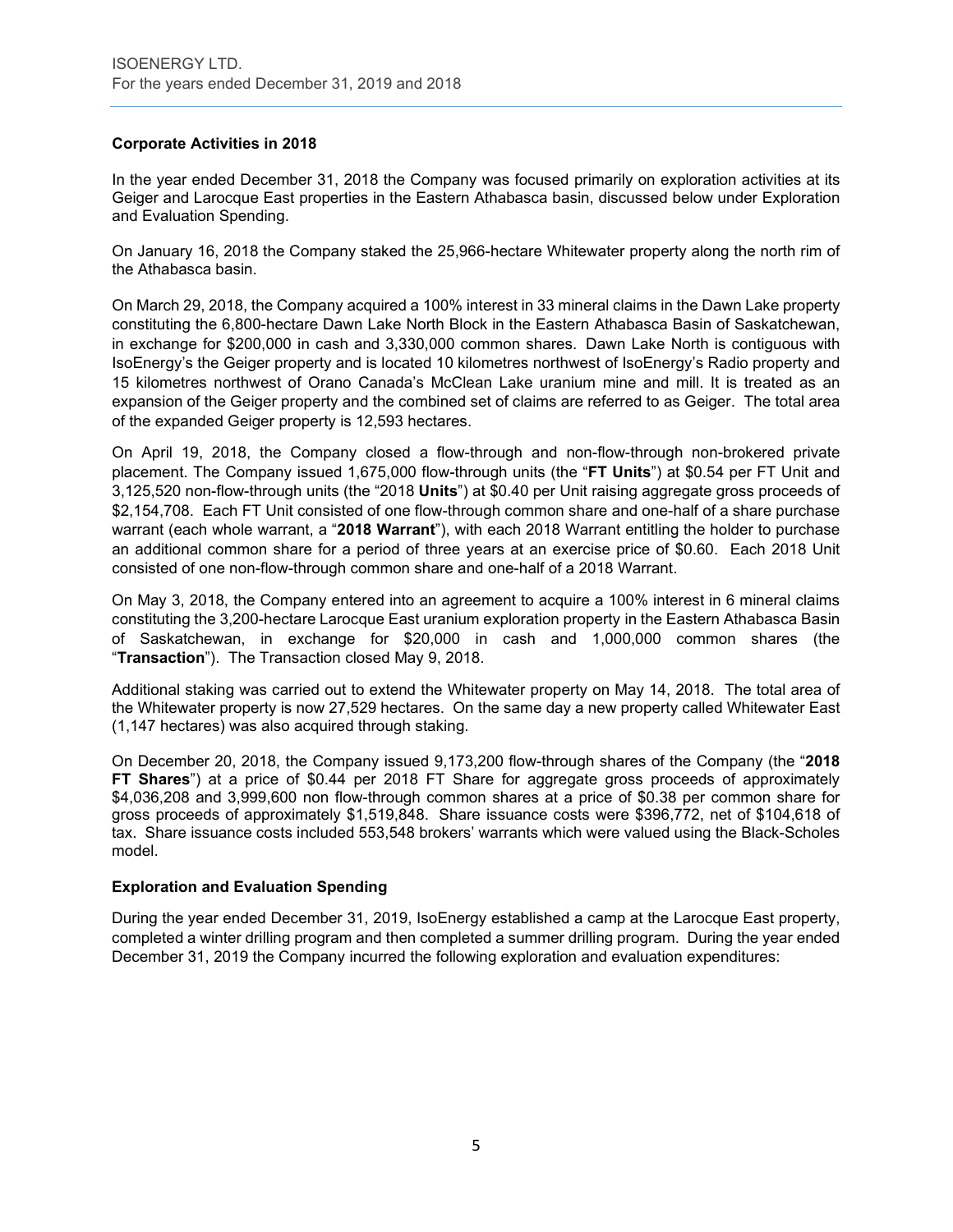|                                   | <b>Larocque East</b> |           | <b>Other properties</b> | Total       |
|-----------------------------------|----------------------|-----------|-------------------------|-------------|
| <b>Drilling</b>                   | \$                   | 1.913.216 | \$<br>8.687             | \$1,921,903 |
| <b>Geological and geophysical</b> |                      | 371.552   | 228.701                 | 600.253     |
| Labour and wages                  |                      | 772,946   | 52.914                  | 825,860     |
| Geochemistry and assays           |                      | 244,195   |                         | 244.195     |
| Camp costs                        |                      | 657,620   | 7.520                   | 665,140     |
| <b>Travel and other</b>           |                      | 128,876   |                         | 128,876     |
| <b>Cash expenditures</b>          | \$                   | 4,088,405 | \$<br>297.822           | \$4,386,227 |
| <b>Share-based compensation</b>   |                      | 94.012    | 4,462                   | 98.474      |
| <b>Depreciation</b>               |                      | 9,222     |                         | 9,222       |
| <b>Total expenditures</b>         | \$                   | 4,191,639 | \$<br>302,284           | \$4,493,923 |

During the year ended December 31, 2018, IsoEnergy completed a winter drill program at the Geiger property and then completed a summer drill program at the Geiger property, which included one drill hole on the newly acquired Larocque East property. Additionally, a program of airborne radiometric/magnetic geophysical surveying was completed at the Whitewater property. The Company incurred the following exploration and evaluation expenditures:

|                                   | Geiger        | Larocque<br>East | Whitewater               | <b>Other</b>             | <b>Total</b> |
|-----------------------------------|---------------|------------------|--------------------------|--------------------------|--------------|
| <b>Drilling</b>                   | \$<br>970,350 | \$112,199        | \$                       | \$21.412                 | \$1,103,961  |
| <b>Geological and geophysical</b> | 1.475         | 14.640           | 132.994                  | 2.898                    | 152,007      |
| <b>Labour and wages</b>           | 305,717       | 308,065          | 39.643                   | 40.184                   | 693,609      |
| <b>Geochemistry and assays</b>    | 92.035        | 12.181           | $\overline{\phantom{0}}$ |                          | 104.216      |
| Camp costs                        | 126,829       | 15.241           | $\overline{\phantom{0}}$ | $\overline{\phantom{a}}$ | 142,070      |
| <b>Travel and other</b>           | 42.314        | 15,992           | 10.907                   | 2,995                    | 72,208       |
| <b>Cash expenditures</b>          | 1,538,720     | 478,318          | 183.544                  | 67,489                   | 2,268,071    |
| <b>Stock-based compensation</b>   | 110.348       | 111.195          | 14.309                   |                          | 235,852      |
| <b>Depreciation</b>               | 11,295        | 6,322            | $\overline{\phantom{0}}$ |                          | 17,617       |
| <b>Total expenditures</b>         | \$1,660,363   | \$595,835        | \$197.853                | \$67.489                 | \$2,521,540  |

A description of exploration activities during the years ended December 31, 2019 and December 31, 2018 by property is set forth below.

#### Larocque East

# *Summer 2019 - Drilling*

IsoEnergy completed a 17 hole, 7,600 metre program of core drilling at the Hurricane Zone in Larocque East to follow up on the positive results from the Winter 2019 drilling program.

Several of the drill holes intersected high-grade uranium mineralization including LE19-14B, LE19-16A, LE19-18, LE19-18C1, LE19-23, LE19-28 and LE19-29. The program successfully expanded the Hurricane zone to 500 metre long, 40 metre wide and up to 10m thick. The zone is still open in both strike directions and on most cross sections. Further, drill hole LE19-26 was completed as an under-cutting step-out hole 200 metre east of the zone. It intersected significant sandstone alteration and elevated uranium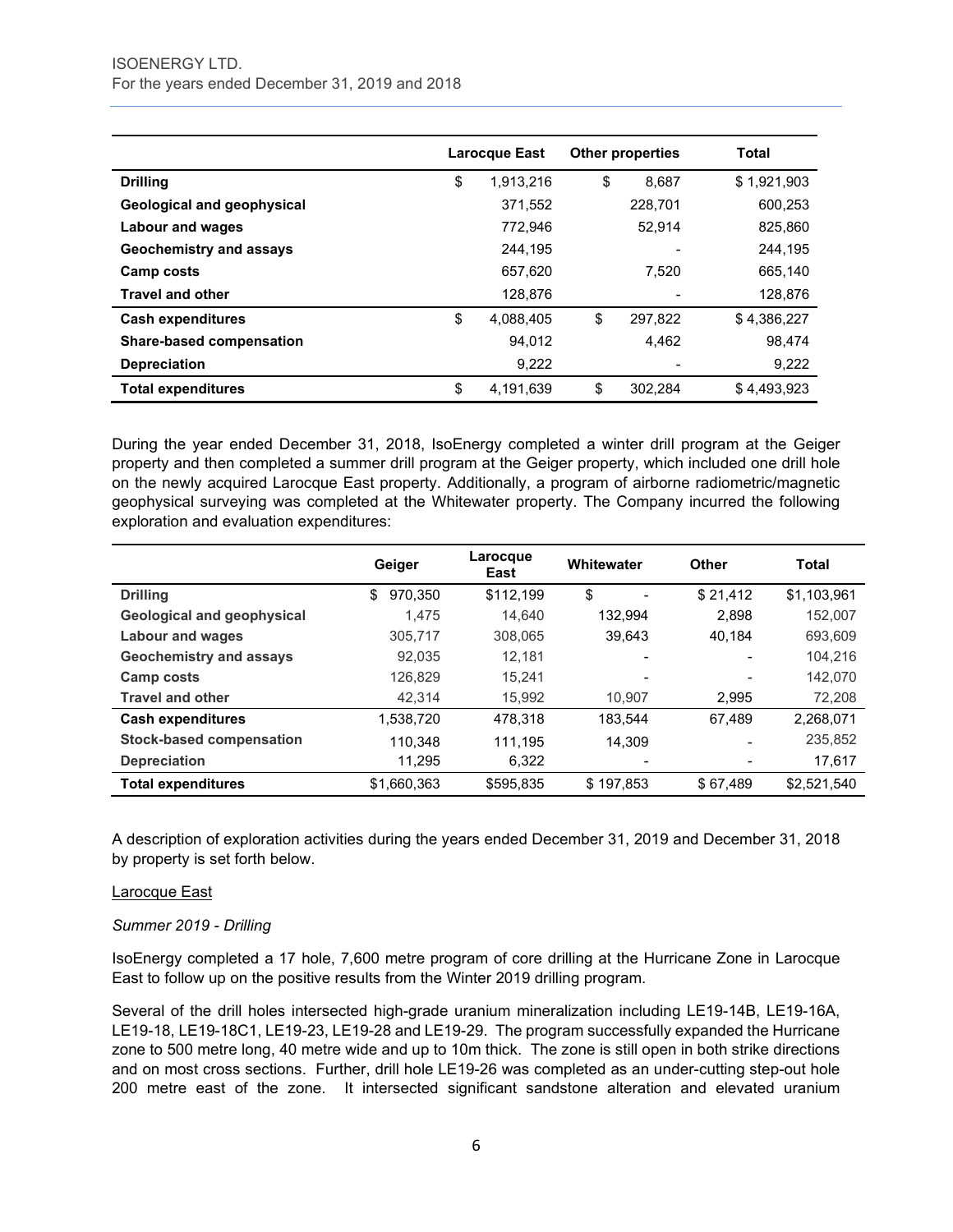geochemistry on the western edge of a large DC-resistivity anomaly that extends for several kilometres to the east of the current footprint of the Hurricane zone.

### *Spring 2019 - DC-Resistivity Geophysical Surveying*

A program of DC-Resistivity ground geophysical surveying was completed during the period April to June, 2019. Approximately 54 line-km of surveying was completed on 20 survey lines spaced 200 metre apart covering the western half of the Larocque conductor system on the Larocque East property. The survey successfully tracked the Larocque conductor system east of the Hurricane zone and highlighted several areas with apparent sandstone breaches that may be indicative of enhanced sandstone alteration.

### *Winter 2019 - Drilling*

During the period January to March 2019, IsoEnergy completed a 5,046 metre, 12-hole drilling campaign on the Larocque East property. The program was designed to evaluate the potential for expansion of the Hurricane Zone mineralization discovered in the summer of 2018. The program was successful, as 11 of the 12 drill holes intersected significant uranium mineralization. Results included several high-grade intersections, including 3.5 metres  $@$  10.4% U<sub>3</sub>O<sub>8</sub> in drill hole LE19-02, 4.0 metres  $@$  3.8% U<sub>3</sub>O<sub>8</sub> in drill hole LE19-06, 4.5 metres  $@$  4.2% U<sub>3</sub>O<sub>8</sub> in drill hole LE19-09 and 8.5 metres  $@$  3.2% U<sub>3</sub>O<sub>8</sub> in drill hole LE19-12. The zone now extends at least 150 metres long and 38 metres wide and is up to 8.5 metres thick.

### *Summer 2018 - Drilling*

IsoEnergy completed a summer helicopter supported drilling program which included one 550 metre core drill hole at Larocque East in July, 2018. One drill hole (the final drill hole of the summer program), LE18- 01A, was completed near the western boundary of the Larocque East property and was significantly mineralized. This new discovery was named the Hurricane Zone. Mineralization within a broad 8.5-metrelong interval of elevated radioactivity straddles the sub-Athabasca unconformity and consists of fracture controlled and disseminated pitchblende with hematite and clay from 338.5-347.0 metres. An off-scale subinterval from 345.0-346.0 metres that includes semi-massive pitchblende averages 6.45%  $U_3O_8$  over 1.0 metre. The highest assay was 0.5 metres of 8.20%  $U_3O_8$  from 345.0-345.5 metres.

#### Geiger

# *Summer 2018 - Drilling*

In addition to the Larocque East drill hole discussed above, the program included drilling program at the Geiger property in July, 2018. The program consisted of 2,366 metres of core drilling in seven drill holes at Geiger. At the Geiger property there were two main target areas in the general vicinity of the mineralization observed in winter 2018 drill holes GG18-08 and GG18-09, discussed below under *Geiger – Winter 2018*. None of the Geiger property summer 2018 drill holes were significantly mineralized.

#### *Winter 2018 - Drilling*

During the period January to March, 2018, IsoEnergy completed a program of core drilling at the Geiger property. Drilling totalled 3,411 metres in nine drill holes. A narrow zone of elevated radioactivity was intersected in drill hole GG18-08 and a thicker zone of weakly elevated radioactivity was intersected in drill hole GG18-09.

#### East Rim and Full Moon Airborne Geophysical Surveying – Summer 2019

Two Versatile Time Domain Electromagnetic (VTEM-Plus) airborne geophysical surveys were carried out during the quarter ended September 30, 2019, one each at the East Rim and Full Moon properties. The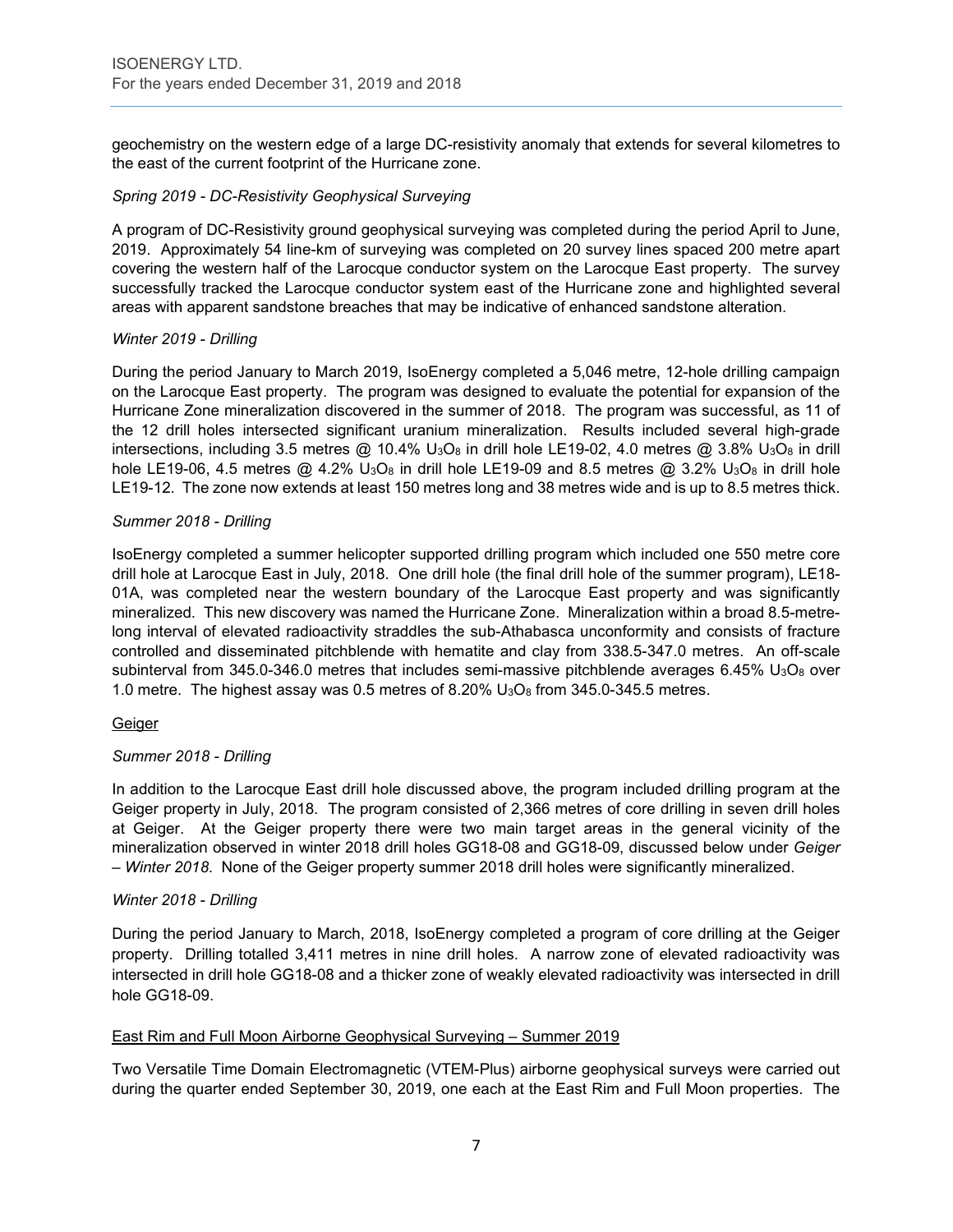surveying totaled 1,291 line-kilometres; 547 line-kilometres at Full Moon and 744 line-kilometres at East Rim.

### **Outlook**

The Company intends to actively explore all of its projects as and when funds permit. The nature and extent of further exploration on any of the Company's properties however will depend on the results of completed exploration activities, an assessment of its recently acquired properties and the Company's financial resources.

As of the date hereof, the Company's exploration priorities are the Larocque East, Geiger, Thorburn Lake and Radio properties.

A program of core drilling at the Hurricane Zone on the Larocque East property is planned for the winter 2020 drilling season. The program will have two main objectives – infill large gaps (up to 250-metre-long) in the current drilling pattern and extend mineralization to the east beyond the current zone outline. Twenty drill holes totaling 8,500 metres are planned and the program will be completed with two drill rigs. Drilling began in January and will be completed by March.

Several other exploration activities are planned in the future but are not currently scheduled due to the Company's current focus on the Hurricane Zone drilling at Larocque East. These activities include additional exploration drilling on several target areas at the Geiger property. Future work on the Thorburn Lake property will include follow-up drilling in the area of TBN17-23 and 27, drill evaluations of other geophysical anomalies generated in 2016 and geophysical anomalies generated by the survey recently completed in 2017. At Radio, additional drilling is required to continue to evaluate high priority geophysical targets on the property.

#### **SELECTED FINANCIAL INFORMATION**

Management is responsible for the Annual Financial Statements referred to in this MD&A. The Audit Committee of the Company's Board of Directors has been delegated the responsibility to review the Annual Financial Statements and MD&A and make recommendations to the Company's Board. It is the Board which has final approval of the Annual Financial Statements and MD&A.

The Annual Financial Statements have been prepared in accordance with International Financial Reporting Standards ("**IFRS**") as issued by the International Accounting Standards Board ("**IASB**") and the International Financial Reporting Interpretations Committee ("**IFRIC**"). Based on the nature of the Company's activities, both presentation and functional currency is Canadian dollars.

The Company's Annual Financial Statements have been prepared using IFRS applicable to a going concern, which assumes that the Company will be able to realize its assets and discharge its liabilities in the normal course of business for the foreseeable future. The ability of the Company to continue as a going concern is dependent on its ability to obtain financing and achieve future profitable operations, which represents a material uncertainty.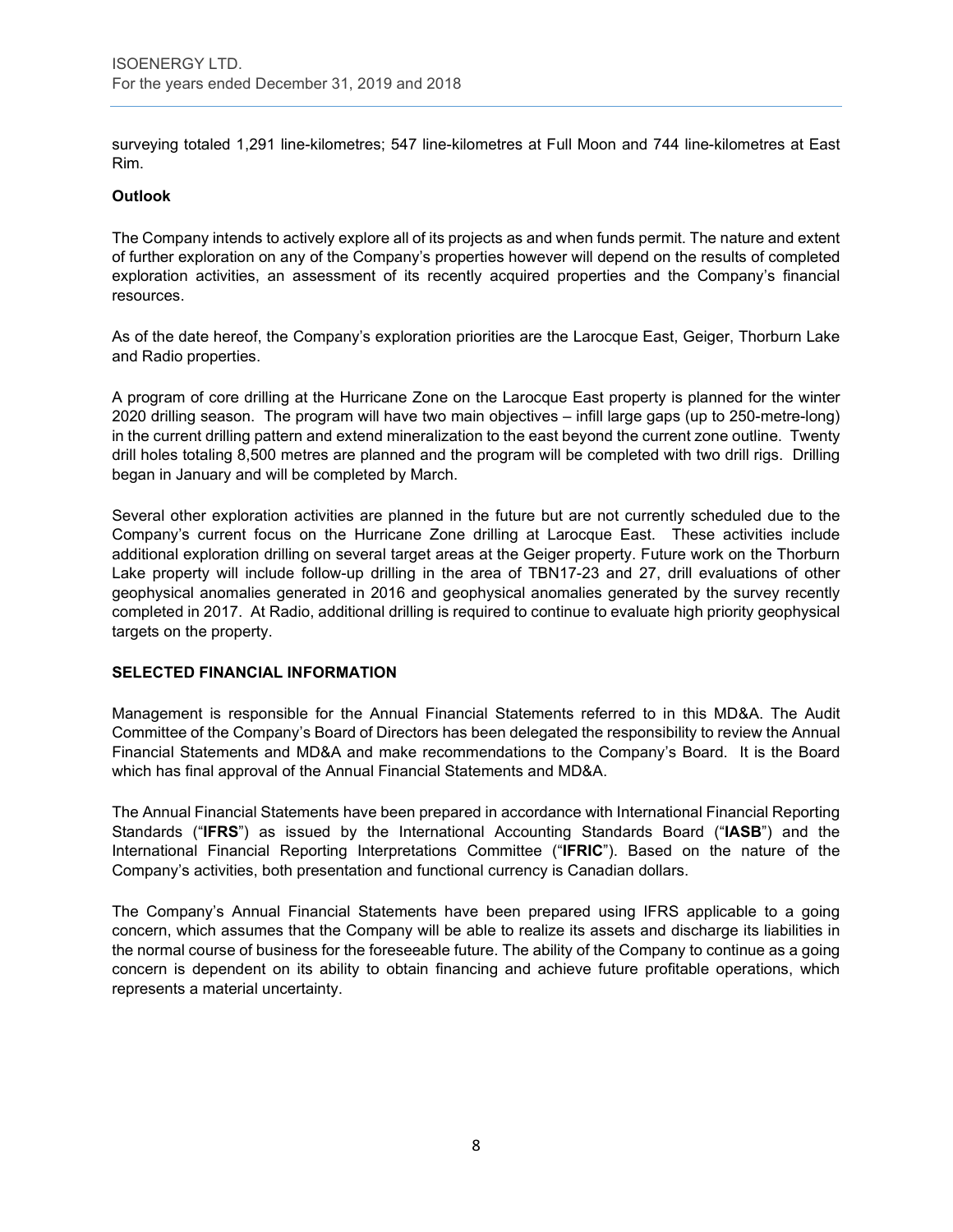# **Results of Operations**

During the year ended December 31, 2019, the Company spent and capitalized \$4,493,923 of exploration costs to exploration and evaluation assets compared to \$2,521,540 in the year ended December 31, 2018. The costs of these activities are capitalized to exploration and evaluation assets and are described in the Discussion of Operations section above.

The following financial data is derived from the Annual Financial Statements and should be read in conjunction with IsoEnergy's Annual Financial Statements.

|                                                     |    | 2019          | 2018              |
|-----------------------------------------------------|----|---------------|-------------------|
| <b>General and administrative costs</b>             |    |               |                   |
| Share-based compensation                            | \$ | 238,849       | \$<br>418,347     |
| Administrative salaries, contract and director fees |    | 698,646       | 732,123           |
| Investor relations                                  |    | 568,553       | 445,402           |
| Office and administrative                           |    | 142,080       | 143,542           |
| Professional and consultant fees                    |    | 180,084       | 163,154           |
| Travel                                              |    | 188,734       | 151,447           |
| Public company costs                                |    | 80,183        | 107,312           |
| Depreciation expense                                |    | 60,692        | 6,765             |
| Total general and administrative costs              |    | (2, 157, 821) | (2, 168, 092)     |
| Interest income                                     |    | 56,512        | 26,513            |
| Interest on lease liability                         |    | (11, 862)     |                   |
| Rental income                                       |    | 30,305        |                   |
| Impairment of exploration and evaluation asset      |    | (14, 354)     |                   |
| Loss from operations                                |    | (2,097,220)   | (2, 141, 579)     |
| Deferred income tax recovery (expense)              |    | (65, 045)     | 309,298           |
| Loss and comprehensive loss                         | S  | (2, 162, 265) | \$<br>(1,832,281) |

During the three months and year ended December 31, 2019, the Company recorded a loss of \$539,873 and \$2,162,265, respectively compared to \$525,160 and \$1,832,281, respectively in the three months and year ended December 31, 2018. The increase in the loss in these periods was due to a negative movement in the deferred tax recovery (expense) and investor relations costs, partially offset by lower stock-based compensation.

Effective January 1, 2019, the Company adopted IFRS 16 – Leases ("**IFRS 16**") as discussed in "Changes in Accounting Policies" below. As the liability relating to the office rent is now recorded on the balance sheet, with an offsetting right-of-use asset, the impact on the statement of loss is to reduce rent expense and increase depreciation and interest expense. The recorded liability is discounted resulting in interest on the lease liability. In addition, IsoEnergy sub-leases a portion of its office space. Prior to the adoption of IFRS 16, as the leaseholder, it netted the rent received against rent expense. With the adoption of IFRS 16 it is recorded as rental income.

#### **General and administrative costs**

Share-based compensation charged to the statement of loss and comprehensive loss was \$49,067 and \$238,849 in the three months and year ended December 31, 2019, respectively, compared to \$142,588 and \$418,347 in the three months and year ended December 31, 2018, respectively. In the year ended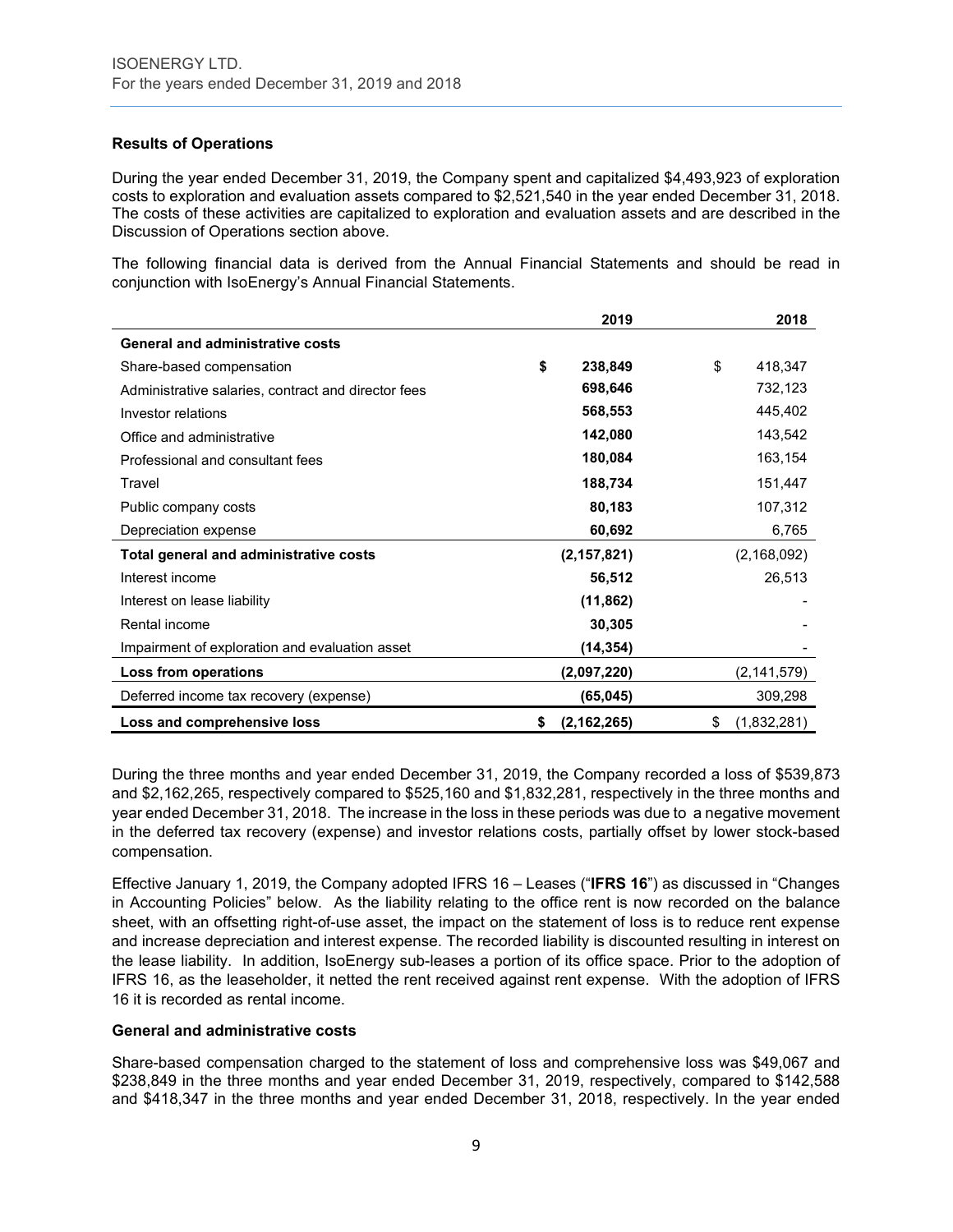December 31, 2018, 615,000 options were forfeited or cancelled resulting in a reversal of \$96,202 of charges recorded in prior periods. The stock-based compensation expense is a non-cash charge calculated using the graded vesting method of the Black-Scholes values. Stock options granted to directors, consultants and employees vest over two years with the corresponding share-based compensation expense being recognized over this period. Variances in share-based compensation expense are expected from period to period depending on many factors, including whether options are granted in a period and whether options have fully vested or have been cancelled in a period. In the year ended December 31, 2019 there were 100,000 options granted compared to 2,860,000 options granted in the year ended December 31, 2018.

Administrative salaries and directors' fees at \$253,575 and \$698,646 for the three months and year ended December 31, 2019, respectively were lower than the year ended December 31, 2018 which were \$253,092 and \$732,123, respectively. The annual amounts were lower due to a reduction in the number of directors and employees early in the second quarter of 2018 and a decrease in allocation of salaries between administrative salaries and exploration and evaluation salaries due to activity.

Investor relations expenses were \$152,498 and \$568,553 for the three months and year ended December 31, 2019, respectively compared to \$91,993 and \$445,402 in the three months and year ended December 31, 2018, respectively and related primarily to costs incurred in communicating with existing and potential shareholders. The costs were generally higher in the year ended December 31, 2019 due to increased investor relations activity in an improving uranium market and positive drilling results reported by the Company. The level of expenditure varies on timing of conferences and investor meetings.

Office and administrative expenses were \$31,242 and \$142,080 for the three months and year ended December 31, 2019, respectively, compared to \$35,863 and \$143,542 in the year ended December 31, 2018, respectively, and consisted of office operating costs, Part XII.6 tax, and other general administrative costs. Other general administrative expenses included communication, professional membership dues, bank charges and staff training. The Part XII.6 tax in the three months and year ended December 31, 2019 was \$24,970 and \$3,659, respectively compared to \$837 and \$923 in the three months and year ended December 31, 2018, respectively and relates to a tax on flow through funds raised in the prior year but not yet spent. This increase was offset by a reduction in the rent expense due to the adoption of IFRS 16, from \$11,902 and \$55,864 in the three months and year ended December 31, 2018, respectively, to \$6,000 and \$27,471 in the three months and year ended December 31, 2019, respectively.

Professional fees were \$51,731 and \$180,084 for the three months and year ended December 31, 2019, respectively compared to \$36,501 and \$163,154 for the three months and year ended December 31, 2018, respectively. Professional fees consisted of legal fees related to the Company's business development activities, as well as accounting and tax fees related to regulatory filings. The amounts vary depending on the business development activities.

Travel expenses were \$68,912 and \$188,734 for the three months and year ended December 31, 2019, respectively, compared to \$69,793 and \$151,447 in the three months and year ended December 31, 2018, respectively. Travel expenses relate to business development and general corporate activities and amounts vary depending on projects and activities being undertaken.

Public company costs were \$14,905 and \$80,183 for the three months and year ended December 31, 2019, respectively, compared to \$23,767 and \$107,312 in the three months and year ended December 31, 2018, respectively, and consisted primarily of costs associated with the Company's continuous disclosure obligations, listing fees, transfer agent costs, press releases and other shareholder communications. The listing fees were higher in the first quarter of 2018 due to the initial fees associated with allowing IsoEnergy's shares to trade through the Depository Trust Company in the United States which improves liquidity for investors in the United States.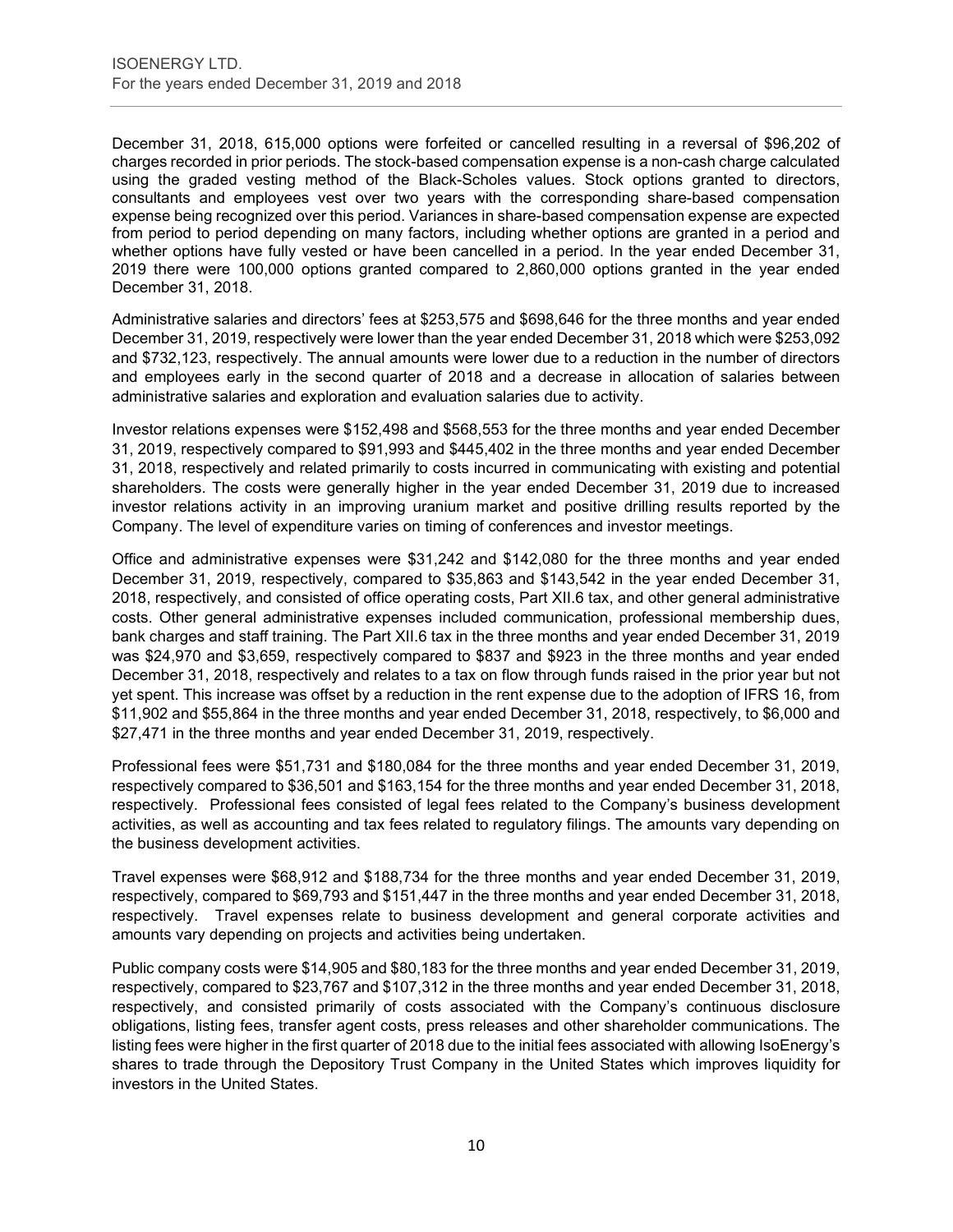Depreciation expense was \$15,173 and \$60,692 in the three months and year ended December 31, 2019, respectively compared to \$3,695 and \$6,765 in the three months and year ended December 31, 2018, respectively. The increase is due to the adoption of IFRS 16 which results in a right-of-use asset which is depreciated. The right-of-use asset is an office lease and was valued at \$259,512 on adoption of IFRS 16 and is being depreciated over the life of the lease.

### **Other items**

The Company recorded interest income of \$10,419 and \$56,512 in the three months and year ended December 31, 2019, respectively compared to \$5,263 and \$26,513 in the three months and year ended December 31, 2018, respectively which represents interest earned on cash balances. The amounts were higher in the year ended December 31, 2019 due to higher cash balances held.

Interest on lease liability was \$2,499 and \$11,862 for the three months and year ended December 31, 2019, respectively, compared to nil in the year ended December 31, 2018 and relates to the lease liability which was created on the adoption of IFRS 16.

IsoEnergy recognized rental income of \$7,576 and \$30,305 in the three months and year ended December 31, 2019 compared to nil in the three months and year ended December 31, 2018. The Company leases office space; prior to the adoption of IFRS 16, this was netted against rent expense.

The Company raises some of its funds through the issuance of flow-through shares. Based on Canadian tax law, the Company is required to spend this amount on eligible exploration expenditures by December 31 of the year after the shares are issued. The premium received for each flow-through share, which is the price received for the flow-through share in excess of the market price of an ordinary share, is recorded as a flow-through share premium liability. The liability is subsequently reduced when the required exploration expenditures are made, and accordingly, a recovery of flow-through premium is then recorded as a deferred tax benefit. As of December 31, 2019, the Company is obligated to spend \$3,412,807 on eligible exploration expenditures by the end of 2020.

The Company records a deferred tax recovery or expense which is comprised of a recovery on losses recognized in the period and the release of flow-through share premium liability which is offset by the renunciation of flow-through share expenditures to shareholders. In the three months and year ended December 31, 2019, this resulted in an expense (recovery) of \$(96,088) and \$65,045, respectively, compared to a recovery of \$126,869 and \$309,298 in the three months and year ended December 31, 2018, respectively, due primarily to the higher flow-through share renunciation in 2019. In the three months and year ended December 31, 2019 the Company renounced flow-through share expenditures of \$347,957 and \$4,123,501, respectively, compared to \$15,132 and \$1,838,752 in the year ended December 31, 2018, respectively.

|                                                                    |      | For the three months ended<br>December 31 |   |            | For the year ended<br>December 31 |            |    |            |
|--------------------------------------------------------------------|------|-------------------------------------------|---|------------|-----------------------------------|------------|----|------------|
|                                                                    | 2019 |                                           |   | 2018       |                                   | 2019       |    | 2018       |
| Deferred income taxes related to<br>operations                     | \$   | (149.359)                                 | S | (130, 093) | S                                 | (492, 898) | \$ | (462,010)  |
| Flow-through renunciation<br>Release of flow-through share premium |      | 94.756                                    |   | 3.224      |                                   | 1,114,153  |    | 496.463    |
| liability                                                          |      | (41, 485)                                 |   |            |                                   | (556,210)  |    | (343,751)  |
| Deferred income tax expense(recovery)                              |      | (96,088)                                  |   | (126,869)  |                                   | 65.045     |    | (309, 298) |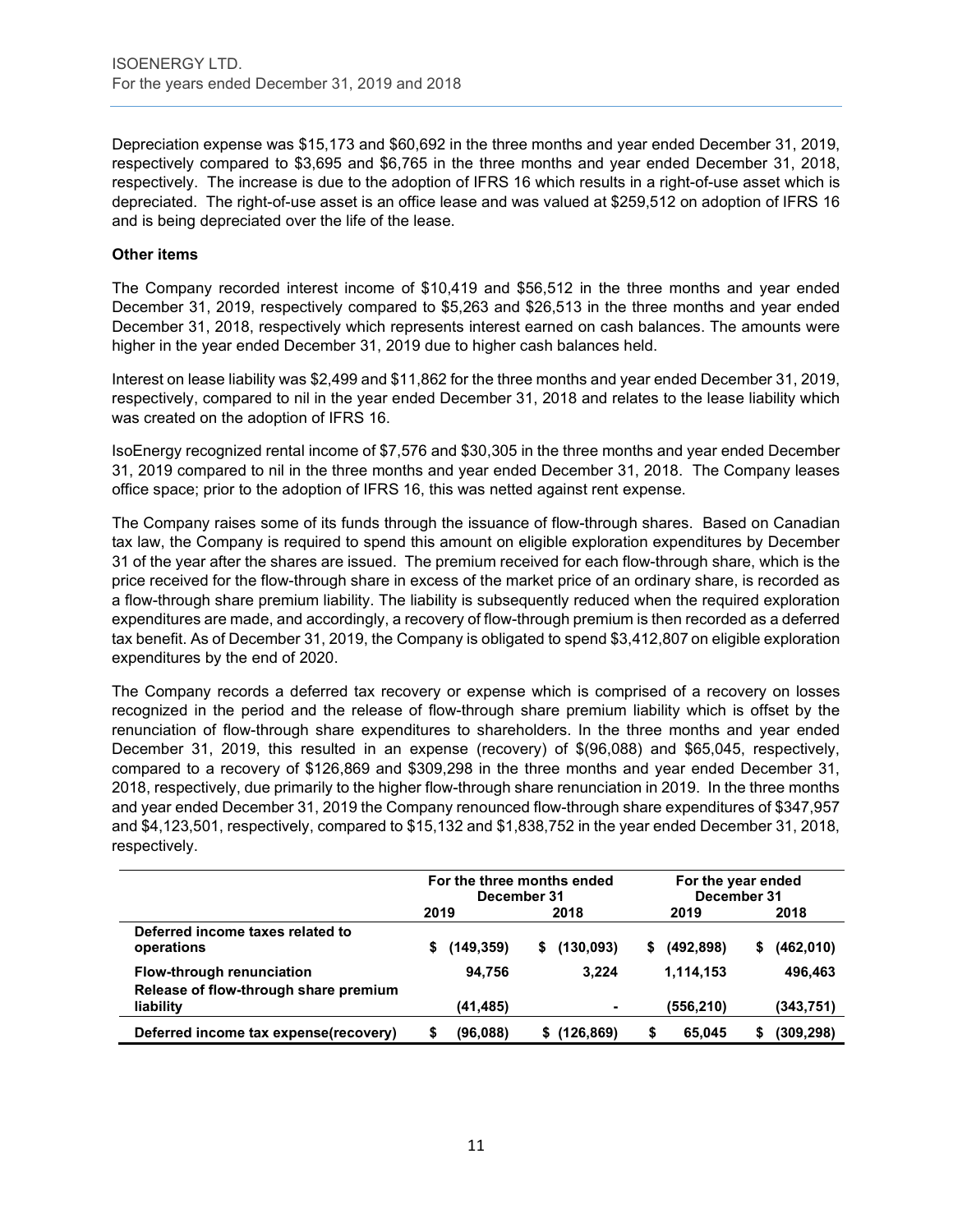# **Financial Position**

The following financial data is derived from the Annual Financial Statements and should be read in conjunction with IsoEnergy 's Annual Financial Statements.

|                                   |   | December 31, 2019 |   | December 31, 2018 |     | December 31, 2017 |
|-----------------------------------|---|-------------------|---|-------------------|-----|-------------------|
| Exploration and evaluation assets |   | \$47,966,888      |   | \$43,473,242      |     | \$ 39,065,805     |
| Total assets                      |   | \$55,004,153      |   | \$50,070,779      | SS. | 42,515,778        |
| Total current liabilities         | S | 649.602           | S | 816.756           | S   | 247,061           |
| Total non-current liabilities     | S | 867.552           | S | 199.366           | \$  | 280.740           |
| Working capital <sup>(1)</sup>    |   | 6,373,779         |   | 6,293,701         | \$  | 3,254,131         |
| Cash dividends declared per share |   | Nil               |   | Nil               |     | Nil               |

Working capital is defined as current assets less accounts payable and accrued liabilities and the current portion of the lease liability. The working capital at December 31, 2019 is after deducting the current lease liability of \$66,745 related to the adoption of IFRS 16 which was not on the balance sheet in periods prior to adoption of IFRS 16 on January 1, 2019.

During the year ended December 31, 2019, exploration and evaluation assets increased by \$4,493,646 (2018 - \$4,407,437) due to expenditures and property acquisitions, offset by a small impairment in 2019. See "Discussion of Operations" above.

# **SUMMARY OF QUARTERLY RESULTS**

The following information is derived from the Company's financial statements prepared in accordance with IFRS applicable to interim financial reporting including IAS 34. For all quarterly periods other than those ended December 31, the information below should be read in conjunction with the Company's Annual financial statements for each of the past seven quarters.

Consistent with the preparation and presentation of the Annual Financial Statements, these unaudited quarterly results are presented in Canadian dollars.

|                                            | Dec. 31,<br>2019 | Sept. 30.<br>2019 | <b>June 30,</b><br>2019 | March 31.<br>2019 | Dec. 31.<br>2018 | Sept. 30,<br>2018 | June 30<br>2018 | March 31,<br>2018 |
|--------------------------------------------|------------------|-------------------|-------------------------|-------------------|------------------|-------------------|-----------------|-------------------|
| Revenue                                    | Nil              | Nil               | Nil                     | Nil               | Nil              | Nil               | Nil             | Nil               |
| Loss                                       | $($ \$539.873)   | (S619.010)        | $($ \$450.514 $)$       | $($ \$552,868)    | (\$525,160)      | (S518.694)        | (S255.136)      | $($ \$533.291)    |
| <b>Basic and diluted</b><br>loss per share | (\$0.01)         | (S0.01)           | (\$0.01)                | (\$0.01)          | (\$0.01)         | (\$0.01)          | (\$0.01)        | (\$0.01)          |

IsoEnergy does not derive any revenue from its operations. Its primary focus is the acquisition, exploration and evaluation of mineral properties. As a result, the loss per period has fluctuated depending on the Company's activity level and periodic variances in certain items. Quarterly periods are therefore not comparable.

# **LIQUIDITY AND CAPITAL RESOURCES**

IsoEnergy has no revenue-producing operations, earns only minimal interest income on cash, and is expected to have recurring operating losses. As at December 31, 2019, the Company had an accumulated deficit of \$9,022,887.

The Company has raised funds through the issuance of flow-through shares. Based on Canadian tax law, the Company is required to spend this amount on eligible exploration expenditures by December 31 of the year after the year in which the shares were issued. As of December 31, 2019, the Company is obligated to spend \$3,412,807 on eligible exploration expenditures by the end of 2020.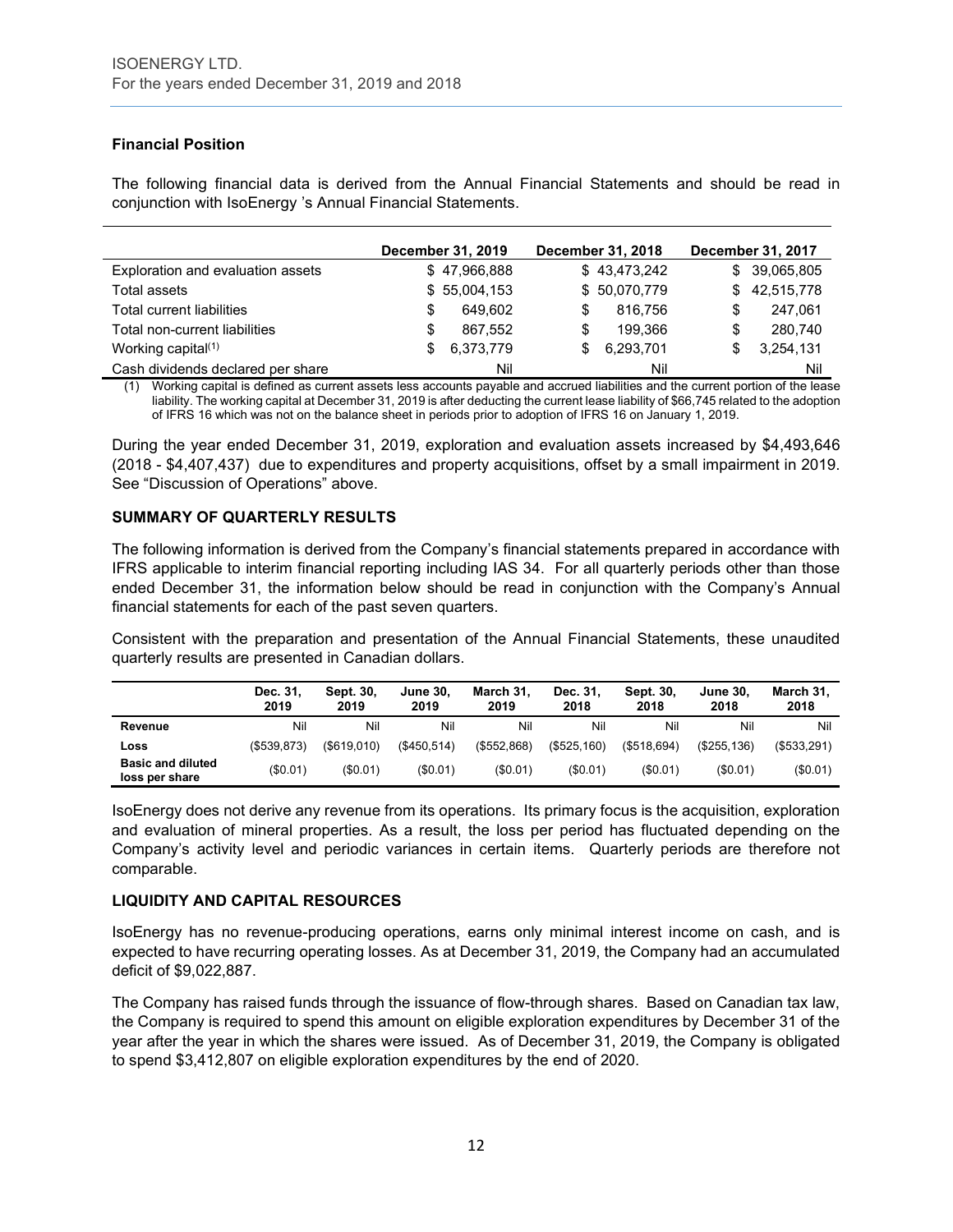As at the date of this MD&A, the Company has approximately \$5.3 million in cash and \$4.4 million in working capital.

The ability of the Company to continue as a going concern is dependent on its ability to obtain financing and achieve future profitable operations.

The Company's properties are in good standing with the applicable governmental authority until between April, 2020 and August, 2042 and the Company does not have any contractually imposed expenditure requirements.

Management will determine whether to accept any offer to finance weighing such things as the financing terms, the results of exploration, the Company's share price at the time and current market conditions, among others. Circumstances that could impair the Company's ability to raise additional funds include general economic conditions, the price of uranium and the other factors set forth under "Risk Factors" below and above under "Industry and Economic Factors that May Affect the Business". A failure to obtain financing as and when required could require the Company to further reduce its exploration and corporate activity levels.

The Company has not paid any dividends and management does not expect that this will change in the near future.

Working capital is held almost entirely in cash, significantly reducing any liquidity risk of financial instruments held by IsoEnergy.

### **OFF-BALANCE SHEET ARRANGEMENTS**

The Company had no off-balance sheet arrangements as at December 31, 2019 or as at the date hereof.

# **TRANSACTIONS WITH RELATED PARTIES**

Except as noted below, the only transactions between the Company and related parties are transactions between the Company and its key management personnel. Key management personnel include those persons having authority and responsibility for planning, directing and controlling the activities of the Company as a whole. The Company has determined that key management personnel consists of executive and non-executive members of the Company's Board of Directors and corporate officers.

Key management personnel include those persons having authority and responsibility for planning, directing and controlling the activities of the Company as a whole. The Company has determined that key management personnel consists of executive and non-executive members of the Company's Board of Directors and corporate officers.

| Year ended December 31, 2019                                | <b>Short term</b><br>compensation | Share-based<br>compensation |           | Total     |
|-------------------------------------------------------------|-----------------------------------|-----------------------------|-----------|-----------|
| Expensed in the statement of loss and<br>comprehensive loss | 635,860                           |                             | \$178.552 | 814,412   |
| Capitalized to exploration and evaluation assets            | 520,490                           |                             | 59.257    | 579,747   |
|                                                             | 1,156,350                         |                             | 237,809   | 1,394,159 |

Remuneration attributed to key management personnel is summarized as follows: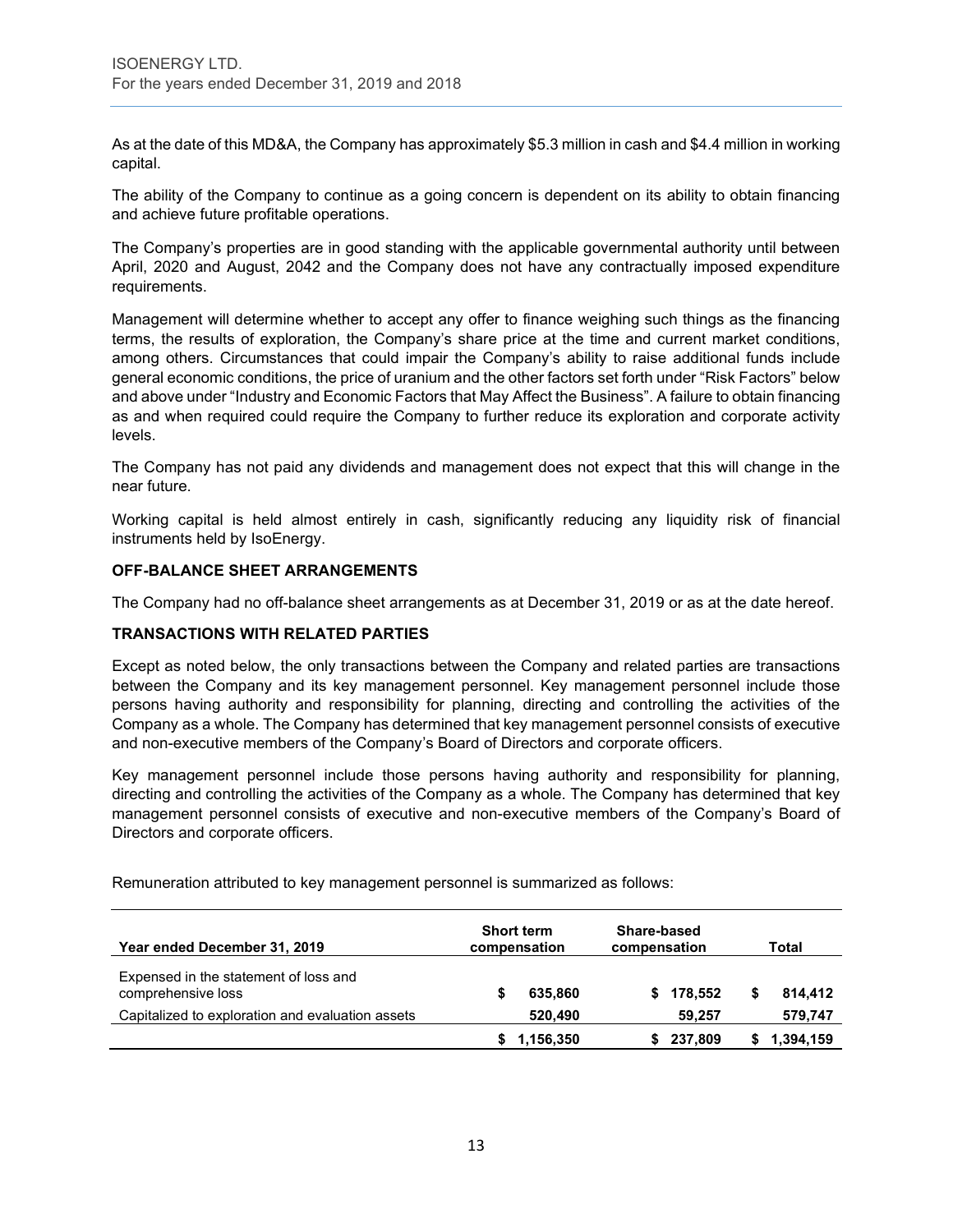| Year ended December 31, 2018                                | <b>Short term</b><br>compensation | Share-based<br>compensation |           | Total       |
|-------------------------------------------------------------|-----------------------------------|-----------------------------|-----------|-------------|
| Expensed in the statement of loss and<br>comprehensive loss | 653.306                           |                             | \$452.725 | \$1.106.031 |
| Capitalized to exploration and evaluation assets            | 482.347                           |                             | 166.384   | 648,731     |
|                                                             | 1.135.653                         | \$.                         | 619.109   | 1.754.762   |

As of December 31, 2019, \$34,500 (December 31, 2018 – nil) was included in accounts payable and accrued liabilities owing to directors and officers for compensation.

During the year ended December 31, 2019, the Company leased equipment from NexGen for nil (2018 – \$6,267).

On December 9, 2019, NexGen acquired 7,371,858 Units of the Company. On April 19, 2018 NexGen acquired 3,075,520 common shares. On December 20, 2018, NexGen acquired 3,947,000 common shares.

The Company charges office lease and administrative expenditures to NxGold, a company with officers and directors in common. During the year ended December 31, 2019, office lease and administrative expenditures charged to NxGold amounted to \$106,644 (2018 – \$60,623). At December 31, 2019, NxGold owes IsoEnergy \$8,844 (December 31, 2018 – nil).

### **OUTSTANDING SHARE DATA**

The authorized capital of IsoEnergy consists of an unlimited number of common shares. As of February 28, 2020, there were 84,267,500 common shares outstanding and 8,155,000 stock options outstanding, each entitling the holder to purchase one common share of IsoEnergy at the prices set forth below.

Stock options outstanding at February 28, 2019 together with the expiry date and exercise price thereof are set forth below:

|                   | Exercise price | Number of options | Exercise price per |                   |
|-------------------|----------------|-------------------|--------------------|-------------------|
| Number of options | per option     | exercisable       | option             | Expiry date       |
| 3,100,000         | \$1.00         | 3,100,000         | \$1.00             | October 25, 2021  |
| 100,000           | \$1.00         | 100,000           | \$1.00             | October 24, 2021  |
| 250,000           | \$1.00         | 250,000           | \$1.00             | January 4, 2022   |
| 50,000            | \$1.00         | 50,000            | \$1.00             | May 25, 2022      |
| 400,000           | \$0.57         | 400,000           | \$0.57             | January 8, 2023   |
| 1,120,000         | \$0.36         | 759,994           | \$0.36             | July 30, 2023     |
| 1,300,000         | \$0.42         | 883,331           | \$0.42             | December 28, 2023 |
| 100,000           | \$0.50         | 50,000            | \$ 0.50            | June 5, 2024      |
| 1,735,000         | \$0.385        | 561,665           | \$0.385            | January 24, 2025  |
| 8,155,000         | \$0.66         | 6,154,990         | \$0.75             |                   |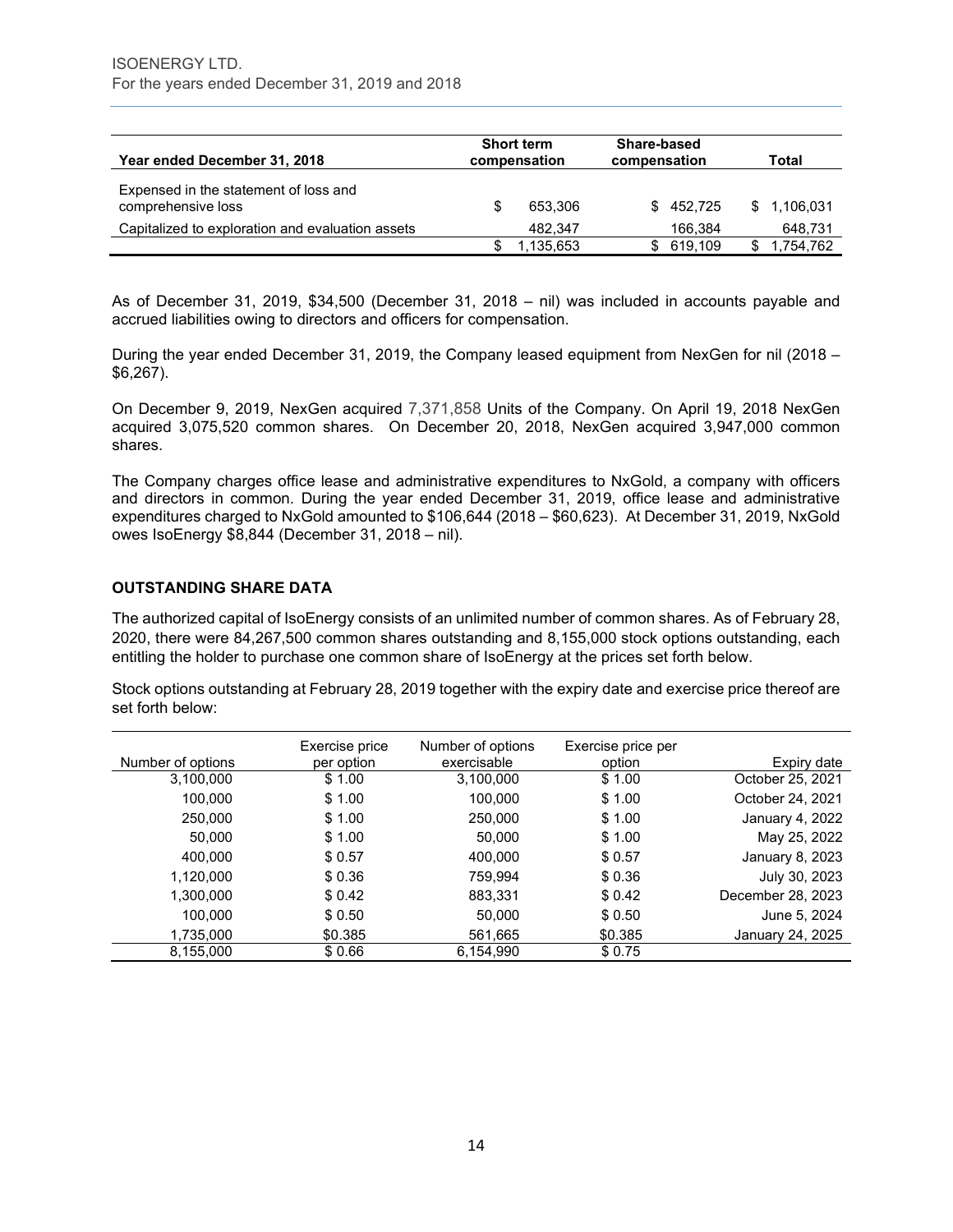Warrants outstanding at February 28, 2020 together with the expiry date and exercise price thereof are set forth below:

|                    | Exercise price per |                   |
|--------------------|--------------------|-------------------|
| Number of warrants | share              | Date<br>Expiry    |
| 4,028,429          | \$0.60             | December 3, 2021  |
| 466,680            | \$0.45             | December 3, 2021  |
| 2,400,260          | \$0.60             | April 19, 2021    |
| 484,774            | \$0.38             | December 20, 2020 |
| 7,380,143          | 0.58               |                   |

### **CRITICAL ACCOUNTING ESTIMATES**

The preparation of the financial statements requires management to make judgments, estimates and assumptions that affect the reported amounts of assets, liabilities and contingent liabilities at the date of the financial statements and the reported amounts of revenues and expenses during the reporting period. Estimates and assumptions are continuously evaluated and are based on management's experience and other factors, including expectations of future events that are believed to be reasonable in the circumstances. Uncertainty about these judgments, estimates and assumptions could result in a material adjustment to the carrying amount of the asset or liability affected in future periods.

Information about significant areas of estimation uncertainty considered by management in preparing the Annual Financial Statements is as follows:

#### *i. Impairment*

At the end of each financial reporting period the carrying amounts of the Company's non-financial assets are reviewed to determine whether there is any indication that those assets have suffered an impairment loss or reversal of previous impairment. Where such an indication exists, the recoverable amount of the asset is estimated in order to determine the extent of the impairment, if any. With respect to exploration and evaluation assets, the Company is required to make estimates and judgments about the future events and circumstances and whether the carrying amount of intangible exploration assets exceeds its recoverable amount. Recoverability depends on various factors, including the discovery of economically recoverable reserves, the ability of the Company to obtain the necessary financing to complete development and upon future profitable production or proceeds from the disposition of the exploration and evaluation assets themselves. Additionally, there are numerous geological, economic, environmental and regulatory factors and uncertainties that could impact management's assessment as to the overall viability of its properties or its ability to generate future cash flows necessary to cover or exceed the carrying value of the Company's exploration and evaluation assets.

# *ii. Share-based payments*

The Company uses the Black-Scholes option pricing model to determine the fair value of options in order to calculate share-based payment expenses. The Black-Scholes model involves six key inputs to determine fair value of an option: risk-free interest rate, exercise price, market price at date of issue, expected dividend yield, expected life, and expected volatility. Certain of the inputs are estimates that involve considerable judgment and are, or could be, affected by significant factors that are out of the Company's control. The Company is also required to estimate the future forfeiture rate of options based on historical information in its calculation of share-based payment expenses.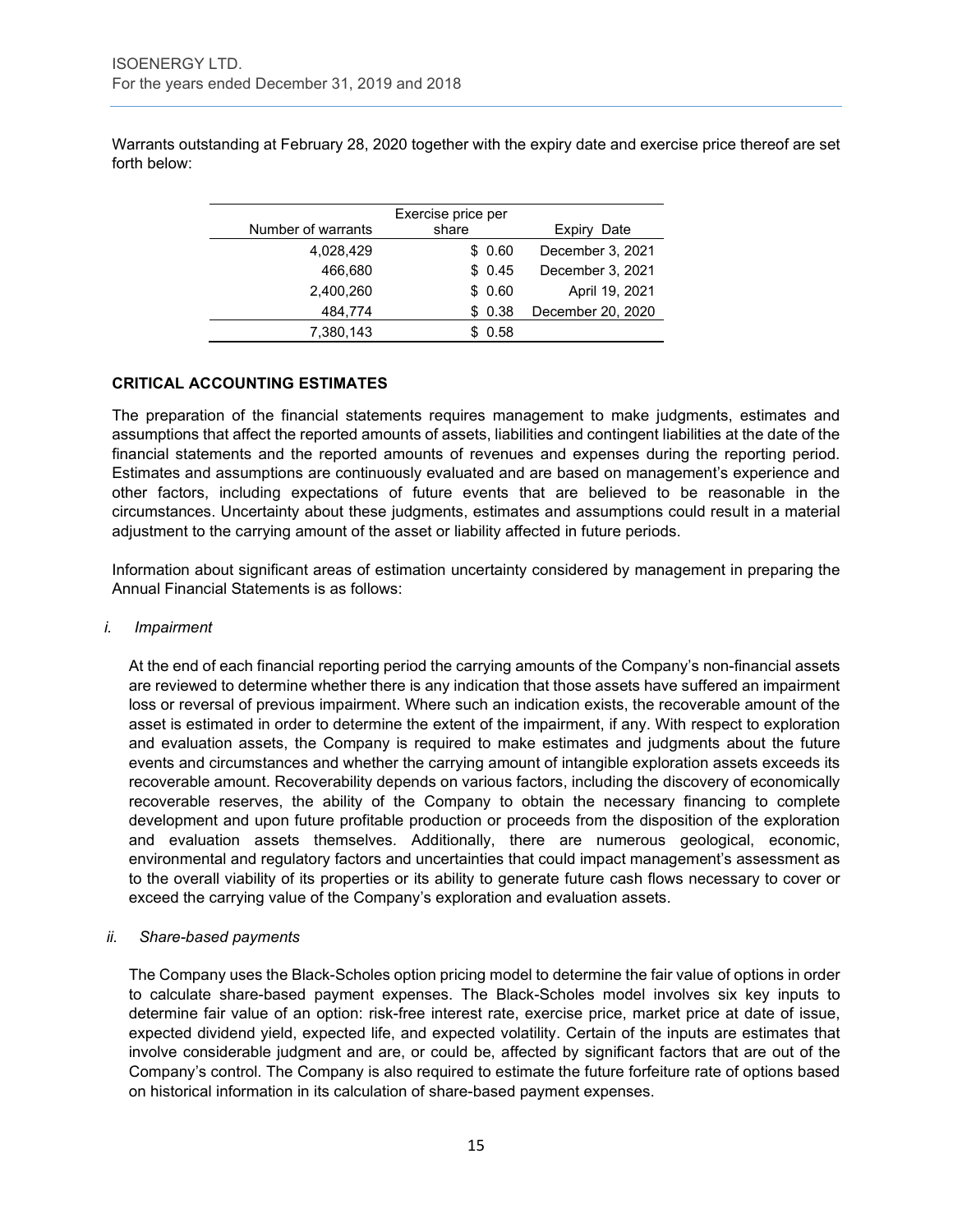# **CHANGES IN ACCOUNTING POLICIES**

The accounting policies followed by the Company are set out in Note 4 to the Annual Financial Statements and have been consistently followed in preparation of the Annual Financial Statements except as noted below.

#### **New standards adopted:**

The Company has applied IFRS16 - *Leases* using the modified retrospective approach and therefore the comparative information has not been restated and continues to be reported under IAS 17 *Leases* and IFRIC 4 *Determining whether an arrangement contains a lease.*

For the purpose of applying the modified retrospective approach to its office lease, the Company elected to measure the right-of-use asset at an amount equal to the lease liability at the date of initial application. At January 1, 2019, the Company recognized a right-of-use asset and lease liability of \$259,512 in respect of its office lease.

#### **Policy applicable from January 1, 2019**

At inception of a contract, the Company assesses whether a contract is, or contains, a lease. A contract is, or contains, a lease if the contract conveys the right to control the use of an identified asset for a period of time in exchange for consideration. To assess whether a contract conveys the right to control the use of an identified asset, the Company assesses whether:

- The contract involves the use of an identified asset;
- The Company has the right to obtain substantially all of the economic benefits from the use of the asset throughout the period of use; and
- The Company has the right to direct the use of the asset.

As a lessee, the Company recognizes a right-of-use asset and a lease liability at the lease commencement date. The right-of-use asset is initially measured at cost, which comprises the initial amount of the lease liability adjusted for any lease payments made at or before the commencement date, plus any initial direct costs incurred and an estimate of costs to dismantle and remove the underlying asset or to restore the underlying asset or the site on which it is located, less any lease incentives received.

The right-of-use asset is subsequently depreciated using the straight-line method from the commencement date to the earlier of the end of the useful life of the right-of-use asset or the end of the lease term. The estimated useful lives of the right-of-use assets are determined on the same basis as those of the property and equipment. In addition, the right-of-use asset is periodically reduced by impairment losses, if any, and adjusted for certain remeasurements of the lease liability.

The lease liability is initially measured at the present value of the lease payments that are not paid at the commencement date, discounted using the interest rate implicit in the lease or, if that rate cannot be readily determined, the Company's incremental borrowing rate. Generally, the Company uses its incremental borrowing rate as the discount rate.

The lease liability is measured at amortized cost using the effective interest method.

The Company presents the right-of-use asset related to its office lease in property and equipment.

#### **Short-term leases and leases of low-value assets**

The Company has elected not to recognize right-of-use assets and lease liabilities for short-term leases that have a lease term of 12 months or less and leases of low-value assets. The Company recognizes the lease payments associated with these leases as an expense on a straight-line basis over the lease term.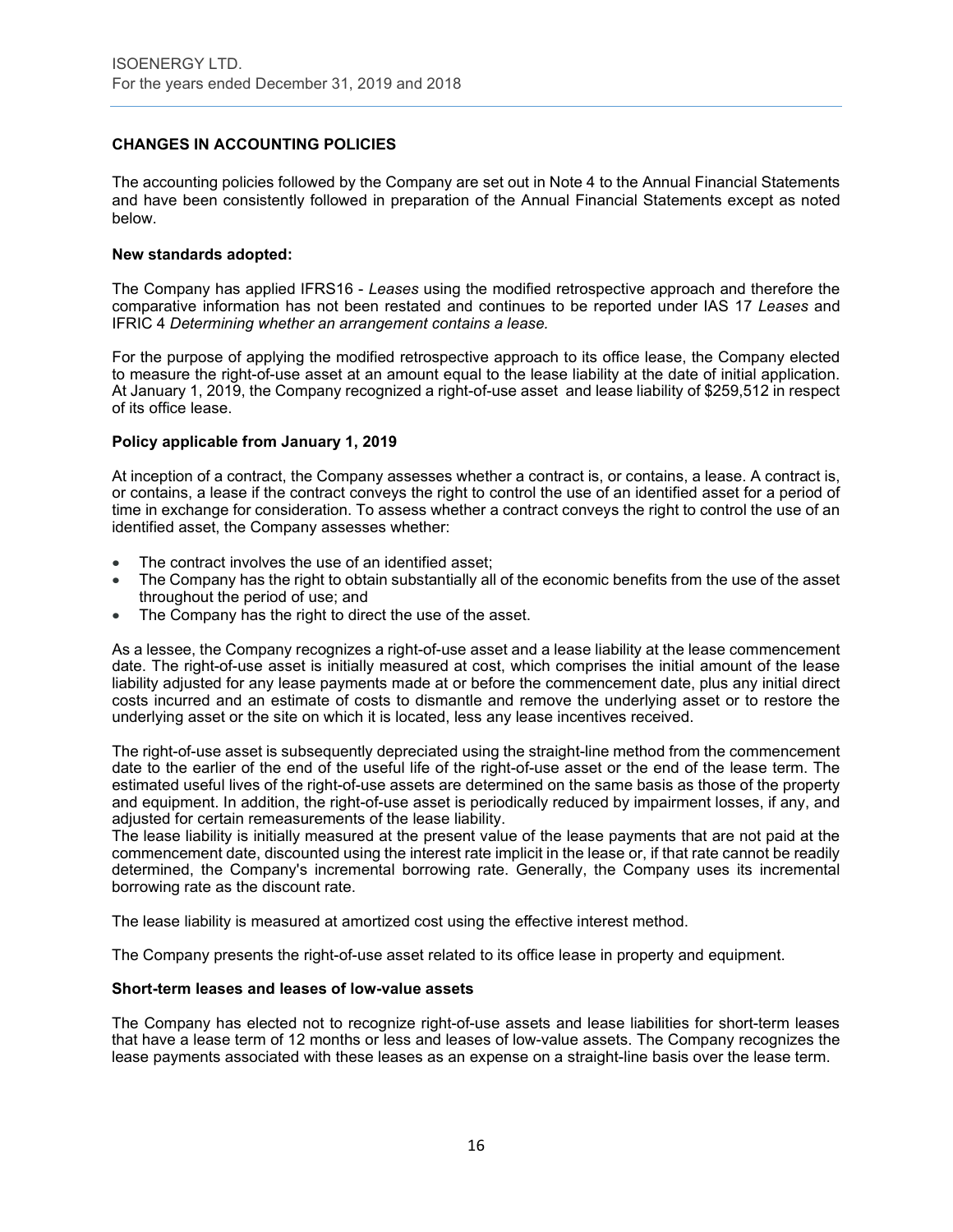#### **Subleased office space**

When the Company acts as a lessor, it determines at lease inception whether each lease is a finance lease or an operating lease.

To classify each lease, the Company makes an overall assessment of whether the lease transfers substantially all of the risks and rewards incidental to ownership of the underlying asset. If this is the case, then the lease is a finance lease; if not it is an operating lease. As part of this assessment, the Company considers certain indicators such as whether the lease is for the major part of the economic life of the asset.

When the Company is an intermediate lessor, it accounts for its interests in the head lease and the sub-lease separately. It assesses the lease classification of the sub-lease by reference to the right-of-use asset arising from the head lease, not with reference to the underlying asset.

### **CAPITAL MANAGEMENT**

The Company manages its capital structure and adjusts it, based on the funds available to the Company, in order to support the acquisition, exploration and evaluation of assets. The Board does not impose quantitative return on capital criteria for management, but rather relies on the expertise of the Company's management to sustain the future development of the business.

In the management of capital, the Company considers all types of equity and is dependent on third party financing, whether through debt, equity, or other means. The properties in which the Company currently has an interest are in the exploration stage. As such the Company, has historically relied on the equity markets to fund its activities. The Company will continue to assess new properties and seek to acquire an interest in additional properties if it determines that there is sufficient geologic or economic potential and if it has adequate financial resources to do so.

Although the Company has been successful in raising funds to date, there is no assurance that the Company will be successful in obtaining required financing in the future or that such financing will be available on terms acceptable to the Company.

Management reviews its capital management approach on an ongoing basis and believes that this approach, given the relative size of the Company, is reasonable. The Company is not subject to externally imposed capital requirements. There were no changes in the Company's approach to capital management during the period.

#### **FINANCIAL INSTRUMENTS**

The Company's financial instruments consist of cash, amounts receivable, accounts payable and accrued liabilities.

The fair values of the Company's financial instruments approximate their carrying value, due to their shortterm maturities or liquidity. The Company's cash and amounts receivable are initially recorded at fair value and subsequently at amortized cost with accrued interest recorded in accounts receivable.

#### **Financial instrument risk exposure**

As at December 31, 2019, the Company's financial instrument risk exposure and impact thereof on the Company's financial instruments is summarized below:

#### (a) **Credit Risk**

Credit risk is the risk that one party to a financial instrument will fail to discharge an obligation and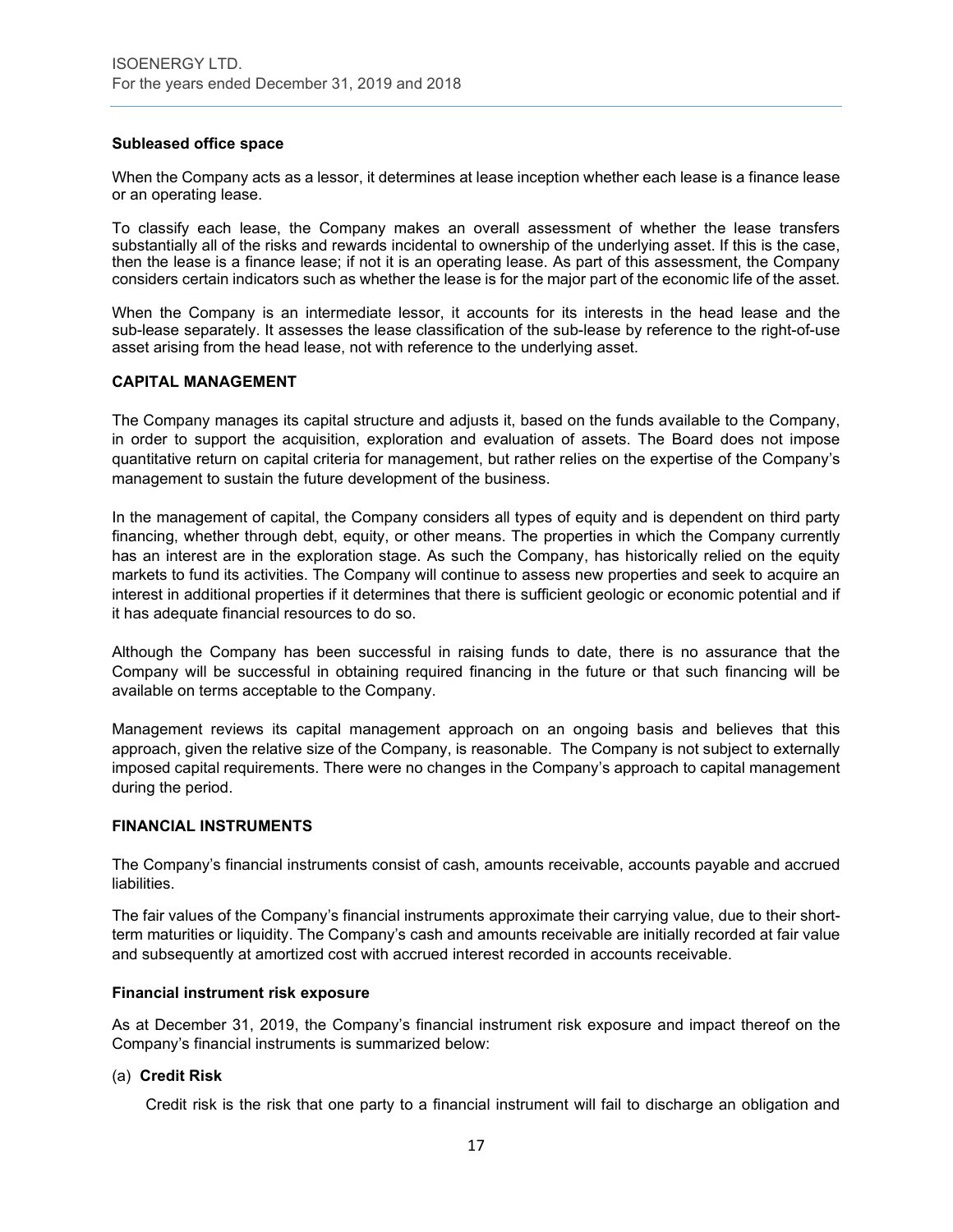cause the other party to incur a financial loss. As at December 31, 2019, the Company has cash on deposit with a large Canadian bank. Credit risk is concentrated as a significant amount of the Company's cash and cash equivalents is held at one financial institution. Management believes the risk of loss to be remote. The Company's amounts receivable consists of input tax credits receivable from the Government of Canada and interest accrued on cash equivalents. Accordingly, the Company does not believe it is subject to significant credit risk.

#### (b) **Liquidity Risk**

Liquidity risk is the risk that an entity will encounter difficulty in raising funds to meet its obligations under financial instruments. The Company manages liquidity risk by maintaining sufficient cash balances. Liquidity requirements are managed based on expected cash flows to ensure that there is sufficient capital to meet short-term obligations. As at December 31, 2019, the Company had a working capital balance of \$6,373,779, including cash of \$6,587,075.

#### (c) **Market Risk**

Market risk is the risk of loss that may arise from changes in market factors such as interest rates, foreign exchange rates and commodity and equity prices.

### (i) **Interest Rate Risk**

Interest rate risk is the risk that the future cash flows from a financial instrument will fluctuate due to changes in market interest rates. The Company holds its cash in bank accounts that earn variable interest rates. Due to the short-term nature of these financial instruments, fluctuations in market rates do not have a significant impact on the estimated fair value of the Company's cash and cash equivalent balances as of December 31, 2019.

#### (ii) **Foreign Currency Risk**

The functional currency of the Company is the Canadian dollar. Currency transaction risk and currency translation risk is the risk that fluctuations of the Canadian dollar in relation to other currencies may impact the fair value of financial assets, liabilities and operating results. As of December 31, 2019, the Company had no financial assets and liabilities that were subject to currency translation risk. The Company maintains a Canadian dollar bank account in Canada.

#### (iii) **Price Risk**

The Company is exposed to price risk with respect to commodity and equity prices. Equity price risk is defined as the potential adverse impact of movements in individual equity prices or general movements in the level of the stock market on the Company's financial performance. Commodity price risk is defined as the potential adverse impact of commodity price movements and volatilities on financial performance and economic value. Future declines in commodity prices may impact the valuation of long-lived assets. The Company closely monitors the commodity prices of uranium, individual equity movements, and the stock market.

#### **RISK FACTORS**

The operations of the Company are speculative due to the high-risk nature of its business which is the exploration of mining properties. The primary risk factors affecting the Company are set forth below. For a comprehensive list of the risks and uncertainties facing the Company, please see "Risk Factors" in the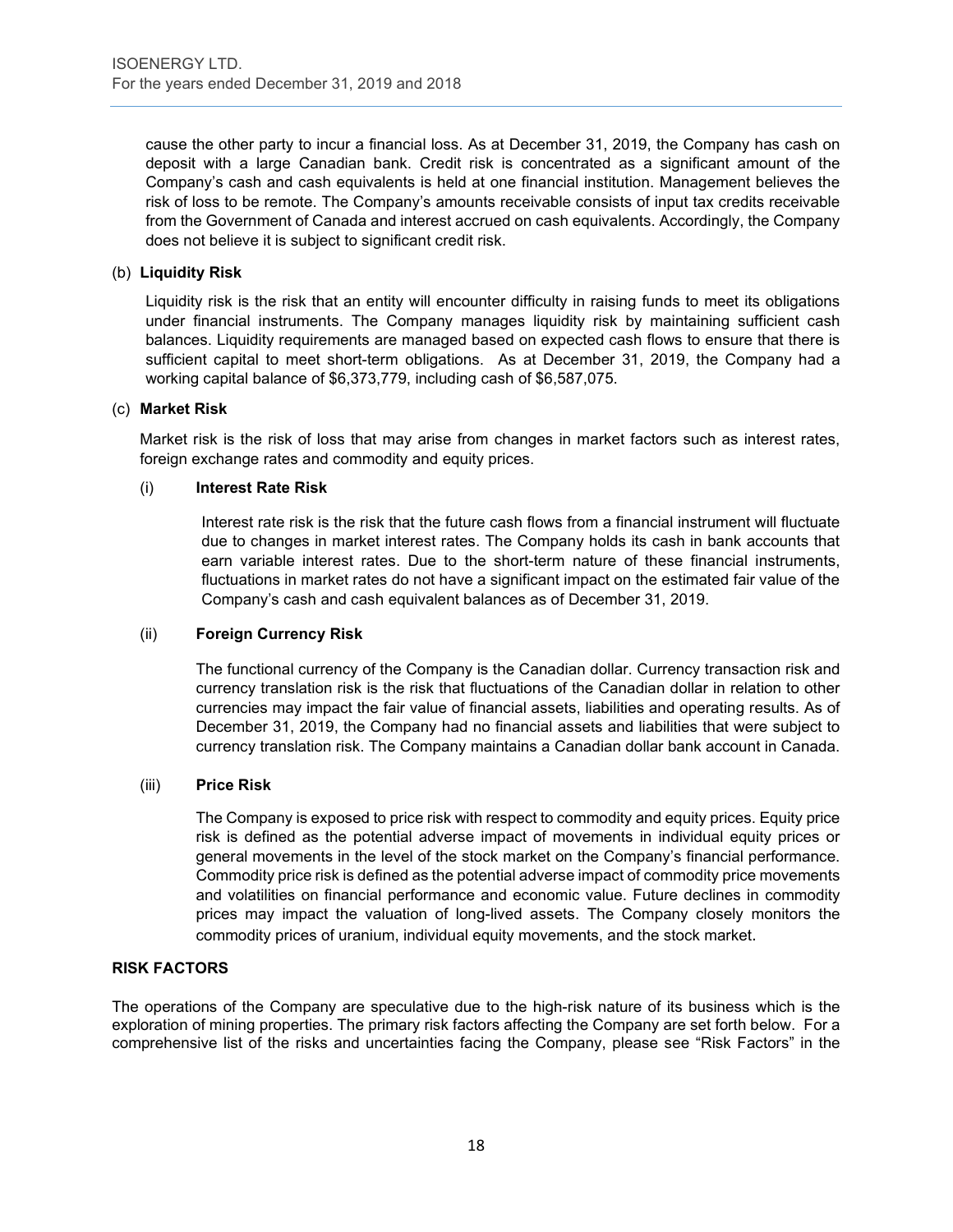Company's most recent annual information form and above under "Industry and Economic Factors that May Affect the Business".

#### **Negative Operating Cash Flow and Dependence on Third Party Financing**

The Company has no source of operating cash flow and there can be no assurance that the Company will ever achieve profitability. Accordingly, the Company is dependent on third party financing to continue exploration activities on the Company's properties, maintain capacity and satisfy contractual obligations. Accordingly, the amount and timing of expenditures depends on the Company's cash reserves and access to third party financing. Failure to obtain such additional financing could result in delay or indefinite postponement of further exploration and development of the Company's properties or require the Company to sell one or more of its properties (or an interest therein).

### **Uncertainty of Additional Financing**

As stated above, the Company is dependent on third party financing, whether through debt, equity, or other means. Although the Company has been successful in raising funds to date, there is no assurance that the Company will be successful in obtaining required financing in the future or that such financing will be available on terms acceptable to the Company. The Company's access to third party financing depends on a number factors including the price of uranium, the results of ongoing exploration, a claim against the Company, a significant event disrupting the Company's business or the uranium industry generally, or other factors may make it difficult or impossible to obtain financing through debt, equity, or other means on favourable terms, or at all. As previously stated, failure to obtain such additional financing could result in delay or indefinite postponement of further exploration and development of the Company's properties or require the Company to sell one or more of its properties (or an interest therein).

### **The Price of Uranium Price and Alternate Sources of Energy**

The price of uranium is at historically low levels and the price of the Company's securities is highly sensitive to fluctuations in the price of uranium. Historically, the fluctuations in these prices have been, and are expected to continue to be, affected by numerous factors beyond the Company's control. Such factors include, among others: demand for nuclear power; political and economic conditions in uranium producing and consuming countries; public and political response to a nuclear accident; improvements in nuclear reactor efficiencies; reprocessing of used reactor fuel and the re-enrichment of depleted uranium tails; sales of excess inventories by governments and industry participants; and production levels and production costs in key uranium producing countries.

In addition, nuclear energy competes with other sources of energy like oil, natural gas, coal and hydroelectricity. These sources are somewhat interchangeable with nuclear energy, particularly over the longer term. If lower prices of oil, natural gas, coal and hydro-electricity are sustained over time, it may result in lower demand for uranium concentrates and uranium conversion services, which, among other things, could lead to lower uranium prices. Growth of the uranium and nuclear power industry will also depend on continuing and growing public support for nuclear technology to generate electricity. Unique political, technological and environmental factors affect the nuclear industry, exposing it to the risk of public opinion, which could have a negative effect on the demand for nuclear power and increase the regulation of the nuclear power industry. An accident at a nuclear reactor anywhere in the world could affect acceptance of nuclear energy and the future prospects for nuclear generation.

All of the above factors could have a material and adverse effect on the Company's ability to obtain the required financing in the future or to obtain such financing on terms acceptable to the Company, resulting in material and adverse effects on its exploration and development programs, cash flow and financial condition.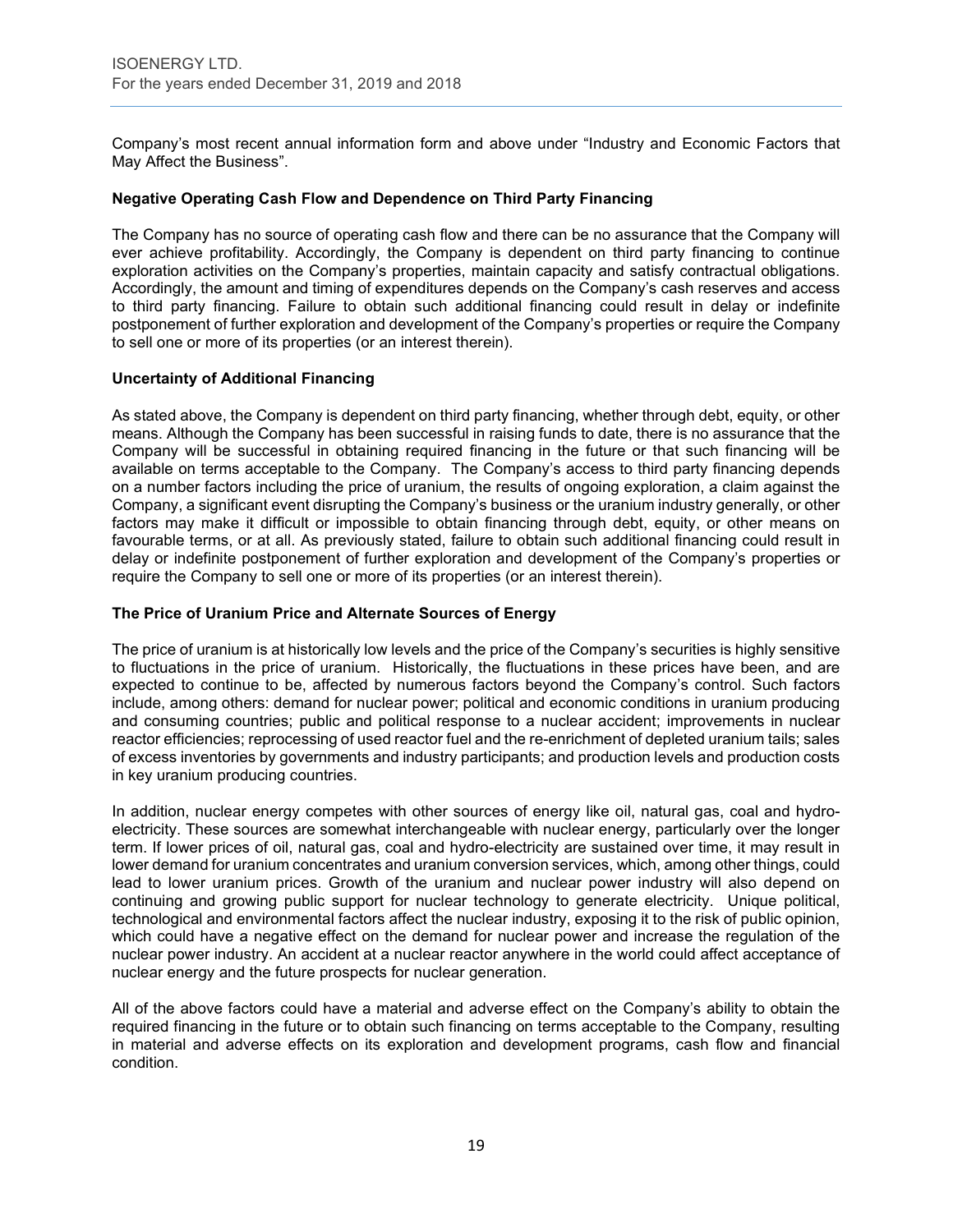### **Loss of Entire Investment**

An investment in the Common Shares is speculative and may result in the loss of an investor's entire investment. Only potential investors who are experienced in high risk investments and who can afford to lose their entire investment should consider an investment in the Company.

### **Mineral Exploration is Speculative**

The Company is seeking mineral deposits on exploration projects where there are not yet established commercial quantities. There can be no assurance that economic concentrations of minerals will be determined to exist on the Company's property holdings within existing investors' investment horizons or at all. The failure to establish such economic concentrations could have a material adverse outcome on the Company and its securities, as major expenses may be required to locate and establish mineral reserves, to develop metallurgical processes and to construct mining and processing facilities at a particular site. The Company's planned programs and budgets for exploration work are subject to revision at any time to take into account results to date. The revision, reduction or curtailment of exploration programs and budgets could have a material adverse outcome on the Company and its securities. Whether income will result from projects undergoing exploration programs depends on the successful establishment of mining operations. Factors including, but not limited to, government regulations (such as those governing prices, taxes, royalties, land tenure, land use and environmental protection), costs, actual mineralization, size and grade of mineral deposits, consistency and reliability of ore grades and commodity prices may affect successful project development. Few properties that are explored are ultimately developed into producing mines.

# **Additional Exploration Risks**

The risks and uncertainties inherent in exploration activities include but are not limited to: general economic, market and business conditions, the regulatory process and actions, failure to obtain necessary permits and approvals, technical issues, new legislation, competitive and general economic factors and conditions, the uncertainties resulting from potential delays or changes in plans, the occurrence of unexpected events and management's capacity to execute and implement its future plans. Discovery of mineral deposits is also dependent upon several factors, not the least of which are the technical skills of the exploration personnel involved and the capital required for the programs. The cost of conducting exploration programs may be substantial and the likelihood of success is difficult to assess. There is no assurance that the Company's mineral exploration activities will result in any discoveries of any bodies of commercial ore. There is also no assurance that even if commercial quantities of ore are discovered that it will be developed and brought into commercial production. The commercial viability of a mineral deposit once discovered is also dependent upon several factors, most of which are beyond the control of the Company and may result in the Company not receiving adequate return on investment capital.

#### **No Known Mineral Resources or Reserves**

There are no known bodies of commercial minerals on the Company's mineral exploration properties. The exploration programs undertaken and proposed constitute an exploratory search for mineral resources and mineral reserves or programs to qualify identified mineralization as mineral reserves. There is no assurance that the Company will be successful in its search for mineral resources and mineral reserves.

These are not the only risks and uncertainties that IsoEnergy faces. Additional risks and uncertainties not presently known to the Company or that the Company currently considers immaterial may also impair its business operations. These risk factors could materially affect the Company's future operating results and could cause actual events to differ materially from those described in forward-looking statements relating to the Company.

# **SEGMENT INFORMATION**

The Company operates in one reportable segment, being the acquisition, exploration and development of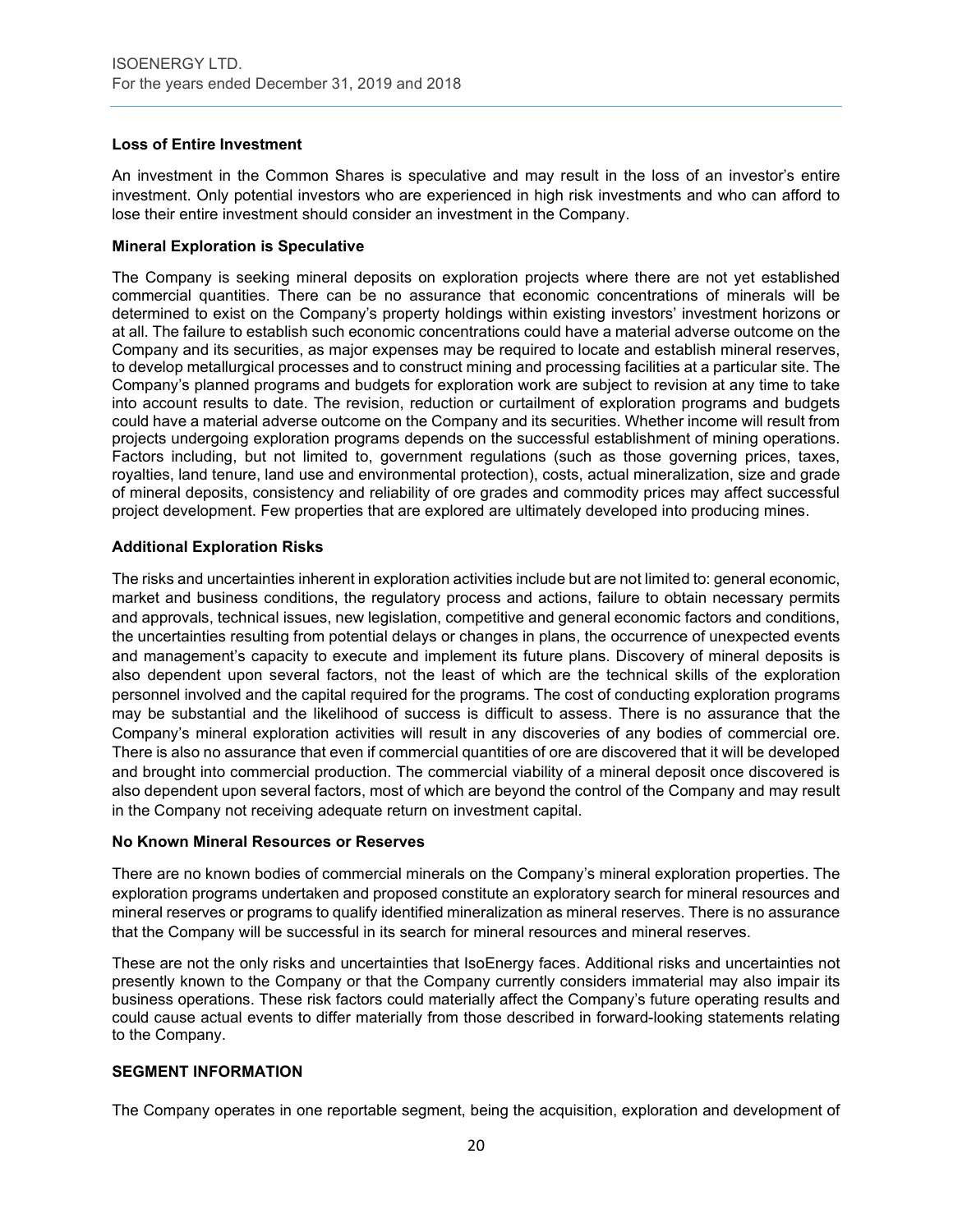uranium properties. All of the Company's non-current assets are located in Canada.

# **ADDITIONAL DISCLOSURE FOR VENTURE ISSUERS WITHOUT SIGNIFICANT REVENUE**

Additional disclosure concerning IsoEnergy 's general and administrative expenses and exploration and evaluation expenses and assets is set forth above under "*Results of Operations*" and in the Company's statement of loss and comprehensive loss contained in its Annual Financial Statements for the three months and year ended December 31, 2019 and 2018, which is available on IsoEnergy 's website or on its profile at [www.sedar.com.](http://www.sedar.com/)

# **NOTE REGARDING FORWARD-LOOKING INFORMATION**

*This MD&A contains "forward-looking statements" (also referred to as "forward-looking information") within the meaning of applicable Canadian securities legislation. All statements, other than statements of historical facts, included in this MD&A that address activities, events or developments that IsoEnergy expects or anticipates will or may occur in the future, including, without limitation, statements about the future exploration activities; sources, and proposed uses, of funds; capital and operating cost estimates, including general and administrative expenses; expectations regarding the ability to raise capital for future activities; and other such matters are forward-looking statements. When used in this MD&A, the words "estimate", "plan", "anticipate", "expect", "intend", "believe" and similar expressions are intended to identify forwardlooking statements.* 

*Forward-looking information and statements are based on the then current expectations, beliefs, assumptions, estimates and forecasts about IsoEnergy 's business and the industry and markets in which it operates. Forward-looking information and statements are made based upon certain assumptions and other important factors that could cause the actual results, performances or achievements of IsoEnergy to be materially different from future results, performances or achievements expressed or implied by such information or statements. Such information and statements are based on numerous assumptions including, among others, that the results of planned exploration activities are as anticipated, the price of uranium, the anticipated cost of planned exploration activities, that general business and economic conditions will not change in a material adverse manner, that financing will be available if and when needed on reasonable terms and that third party contractors, equipment, supplies and governmental and other approvals required to conduct IsoEnergy 's planned exploration activities will be available on reasonable terms and in a timely manner.* 

*Forward-looking information and statements involve known and unknown risks, uncertainties and other factors which may cause the actual results, performance or achievements of IsoEnergy to be materially different from any future results, performance or achievements expressed or implied by such forwardlooking statements. Such factors include, among others, risks related to the negative operating cash flow and dependence on third party financing; the uncertainty of additional financing; the limited operating history of IsoEnergy ; the lack of known mineral resources or reserves; the influence of a large shareholder; alternate sources of energy and uranium prices; aboriginal title and consultation issues; risks related to exploration activities generally; reliance upon key management and other personnel; title to properties; uninsurable risks; conflicts of interest; permits and licences; environmental and other regulatory requirements; political regulatory risks; competition; and the volatility of share prices, all as more particularly described in the "Risk Factors" above.* 

*Although IsoEnergy has attempted to identify important factors that could cause actual results to differ materially, there may be other factors that cause results not to be as anticipated, estimated or intended. There can be no assurance that such statements will prove to be accurate as actual results and future events could differ materially from those anticipated in such statements. Accordingly, readers should not*